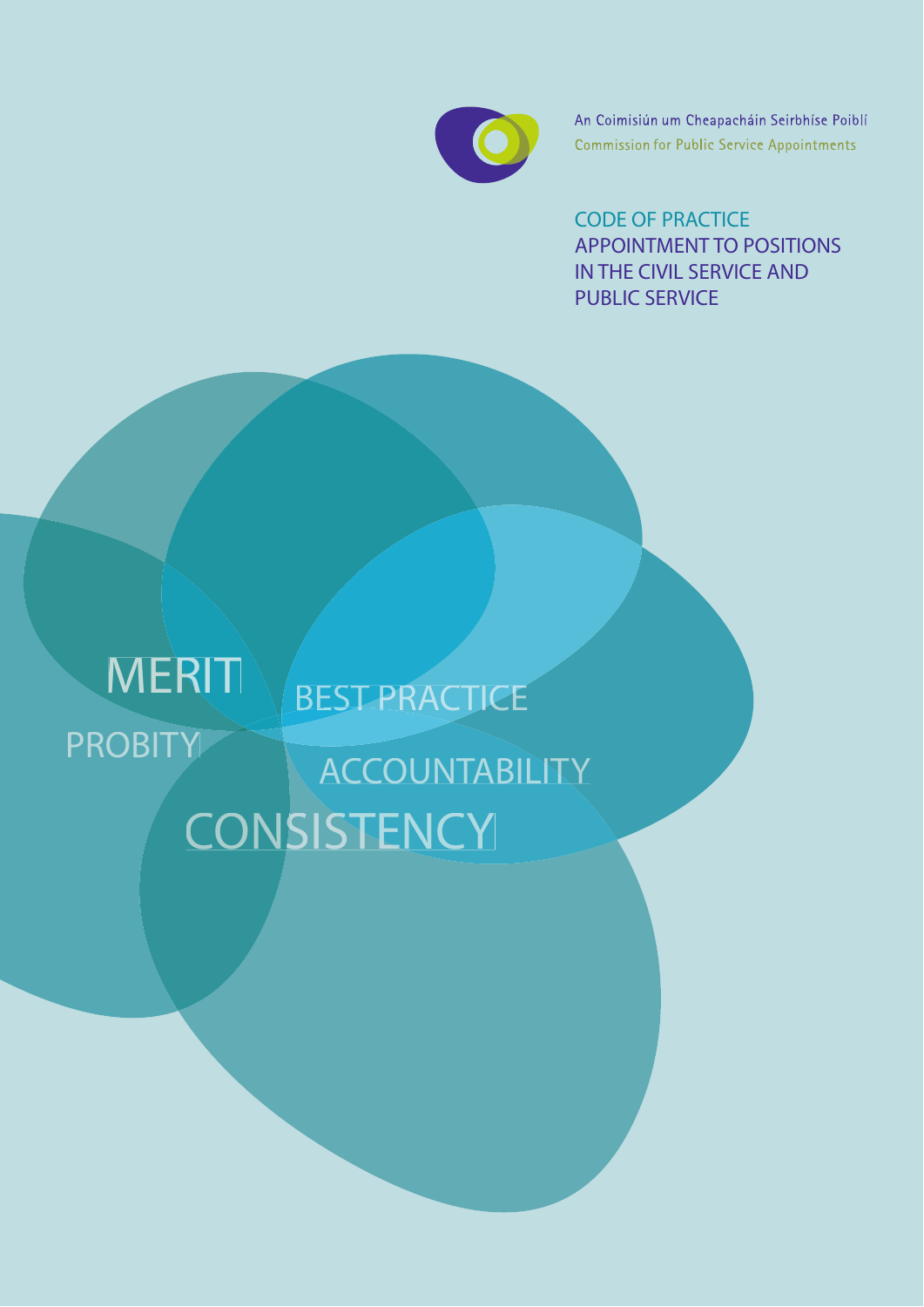

An Coimisiún um Cheapacháin Seirbhíse Poiblí Commission for Public Service Appointments

Published in 2007 by the Commission for Public Service Appointments Chapter House, 26-30 Abbey Street Upper, Dublin 1 Tel: (01) 877 9940, Fax: (01) 877 9950 Email: info@cpsa-online.ie Web: www.cpsa-online.ie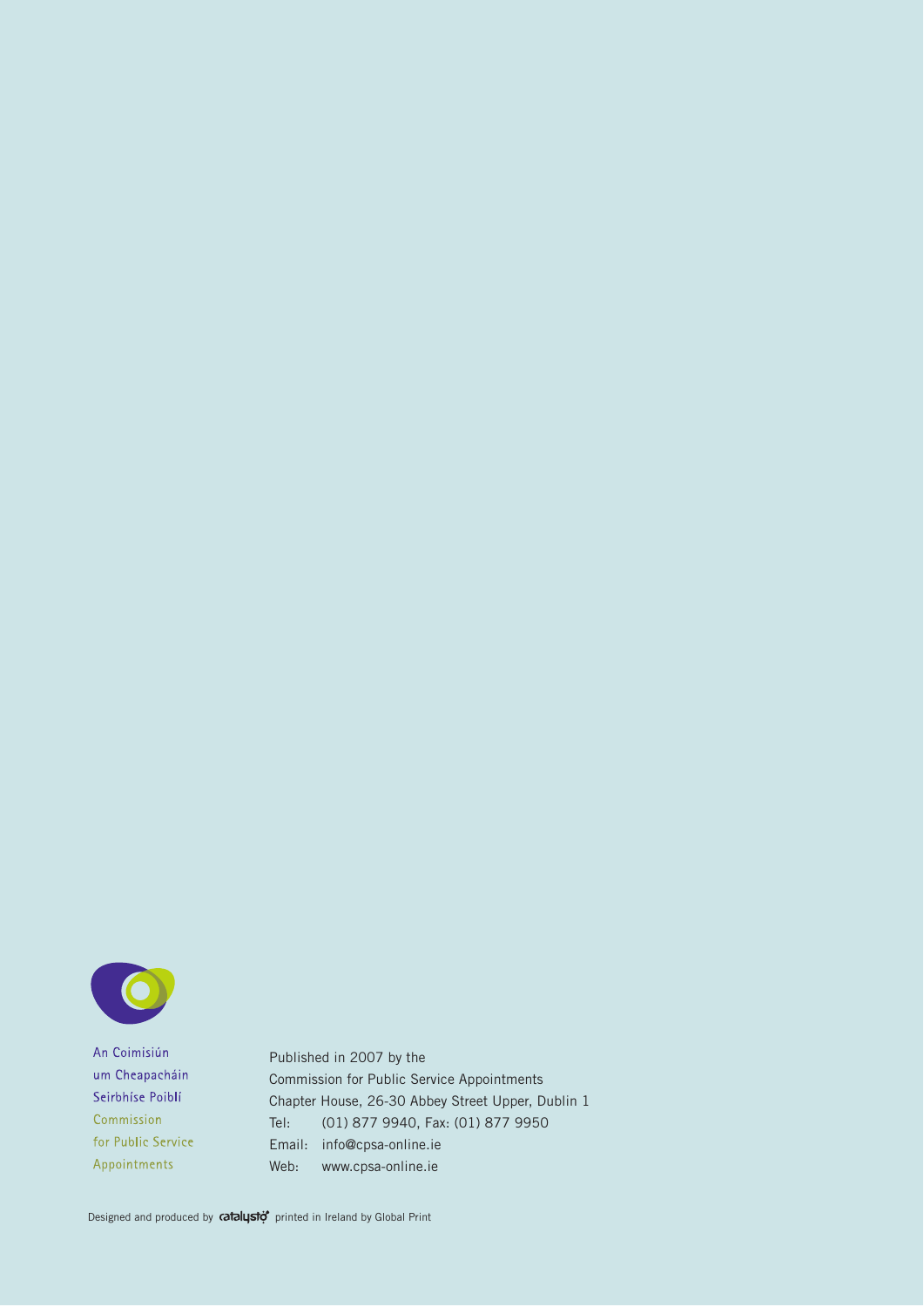## FOREWORD

The Commission for Public Service Appointments was established on 19 October 2004 under the terms of the Public Service Management (Recruitment and Appointments) Act 2004.

As the principal regulator of recruitment and selection processes within the public service, the Commission has a statutory role to ensure that appointments in the organisations subject to its remit are made on merit and as the result of fair and transparent appointment processes.

Appointment processes for recruitment to all positions within the remit of the Act are subject to Codes of Practice published by the Commission. The Codes set out the regulatory framework for such appointment processes and centre on five recruitment principles. Examples of each principle in practice illustrate the Commission's views on their application and indicate the areas the Commission will seek to review through its audit function. The Codes also set out requirements in relation to the conduct of candidates in the selection process, thereby ensuring that a standardised approach to recruitment is adopted by all participants.

The Commission recognises that recruitment practices need to evolve in response to changing work and social environments and to keep abreast of good practice in every sense. The Codes therefore reflect the Commission's contemporary views on the various elements of the appointment process and provide a principle-based approach that acknowledges and encourages the dynamic nature of recruitment systems.

This Code of Practice sets out the principles to be observed in respect of both external and internal appointments to positions in the Civil Service, An Garda Síochána, the Health Service Executive, the Health Information and Quality Authority, any other public body to which the application of the Public Service Management (Recruitment and Appointments) Act 2004 has been extended by order of the Minister for Finance, and to those positions in the local authorities and vocational education committees to which the Local Authorities (Officers and Employees) Act, 1926 applies.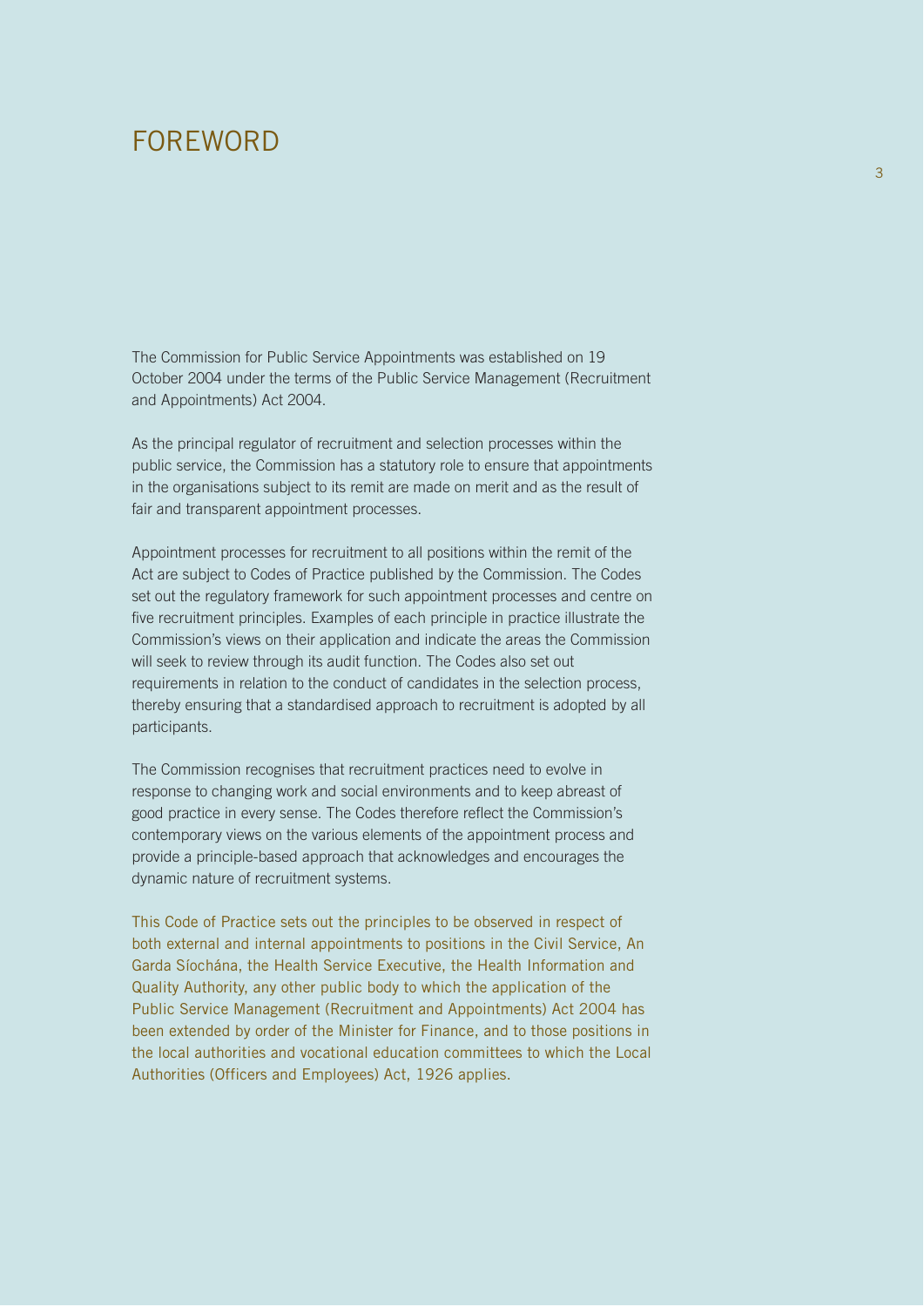"The Commission has a statutory role to ensure that appointments in the organisations subject to its remit are made on merit and as the result of fair and transparent appointment processes."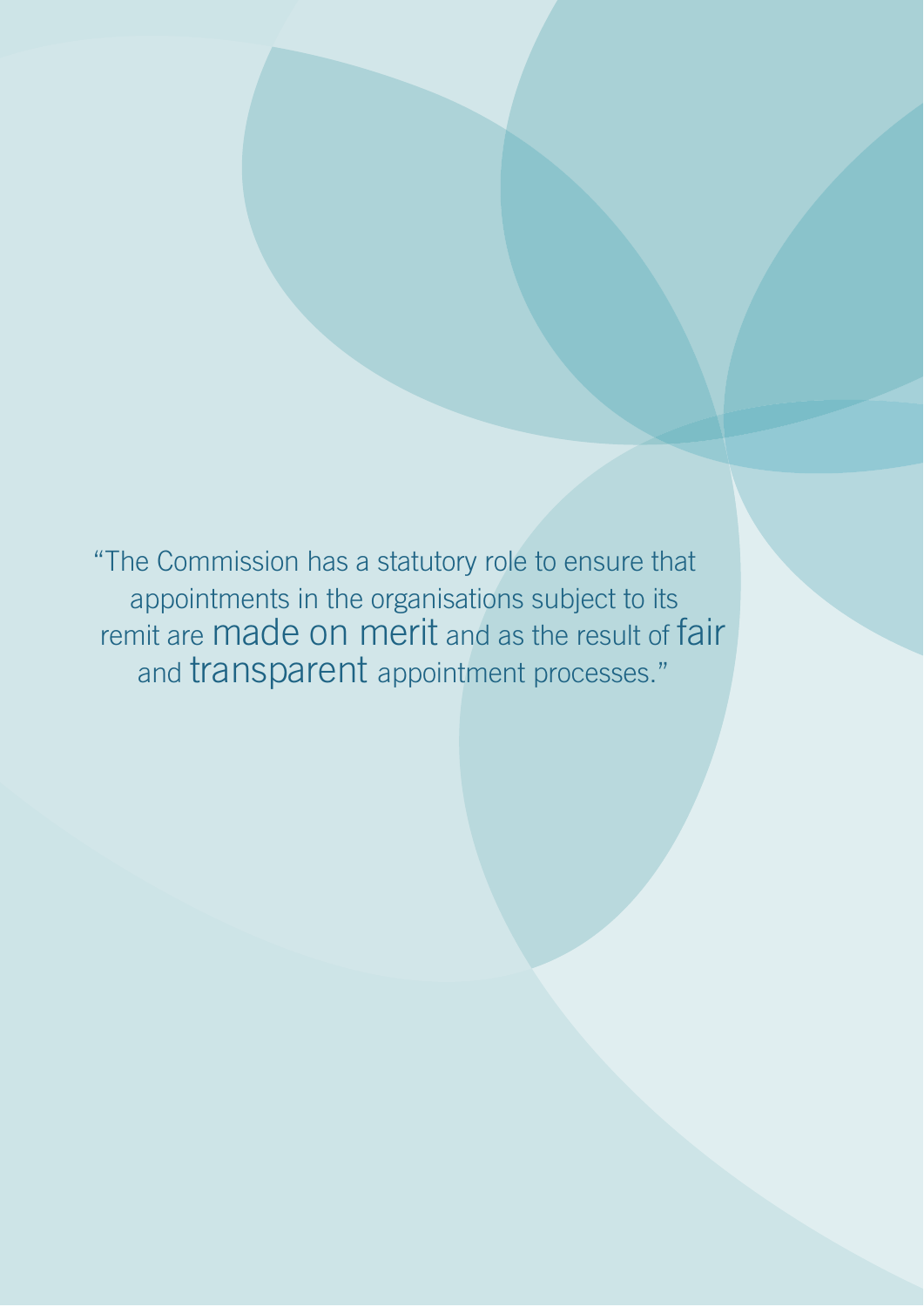## **CONTENTS**

| Foreword          |                                                                                                                                                                                                                                                                                                                                                                          | 3                                                                                       |
|-------------------|--------------------------------------------------------------------------------------------------------------------------------------------------------------------------------------------------------------------------------------------------------------------------------------------------------------------------------------------------------------------------|-----------------------------------------------------------------------------------------|
| Section 1         | Introduction<br>1.1<br>The Commission for Public Service Appointments<br>1.2<br>What is the Commission's statutory remit?<br>1.3<br>What does the Commission do?<br>What are the Commission's Codes of Practice?<br>1.4<br>1.5<br>When does this Code apply?<br>Structure of this Code<br>1.6<br>1.7<br>Monitoring the application of the Codes<br>Further advice<br>1.8 | 6<br>$6\phantom{.}6$<br>6<br>6<br>$\overline{7}$<br>$\,8\,$<br>8<br>$\overline{9}$<br>9 |
|                   | Section 2 Recruitment Principles<br>2.1<br>Probity<br>2.2<br>Appointments made on merit<br>2.3<br>An appointment process in line with best practice<br>2.4<br>A fair appointment process applied with consistency<br>2.5<br>Appointments made in an open, accountable and transparent manner                                                                             | 10<br>10<br>12<br>15<br>18<br>21                                                        |
| Section 3         | <b>Audit of Recruitment Policies and Practices</b><br>The legal position<br>3.1<br>3.2<br>Application<br>Audit procedures<br>3.3<br>Publication of reports<br>3.4                                                                                                                                                                                                        | 24<br>24<br>24<br>24<br>25                                                              |
| Section 4         | Responsibility for the Application of the Recruitment Principles<br>Responsibility for the application of the principles<br>4.1<br>Accounting for recruitment decisions<br>4.2                                                                                                                                                                                           | 26<br>26<br>26                                                                          |
| Section 5         | Responsibility of Candidates<br>Canvassing<br>5.1<br>5.2<br>Candidates' obligations<br>Penalties for failure to comply<br>5.3                                                                                                                                                                                                                                            | 27<br>27<br>27<br>27                                                                    |
|                   | Section 6 Interference with the Recruitment Process                                                                                                                                                                                                                                                                                                                      | 28                                                                                      |
|                   | Overview of Review / Appeals Procedures                                                                                                                                                                                                                                                                                                                                  | 29                                                                                      |
| Section 7         | Review Procedures Where a Candidate Seeks a Review of a Decision<br>Taken in Relation to His/Her Application                                                                                                                                                                                                                                                             | 30                                                                                      |
|                   | Section 8 Review / Appeals Procedures in Relation to Allegations of a Breach of<br>the Code of Practice                                                                                                                                                                                                                                                                  | 33                                                                                      |
| <b>Appendices</b> | Section 9 Ministerial Responsibility<br>Excluded positions<br>A<br>Definition of terms<br>B                                                                                                                                                                                                                                                                              | 36<br>37<br>37<br>37                                                                    |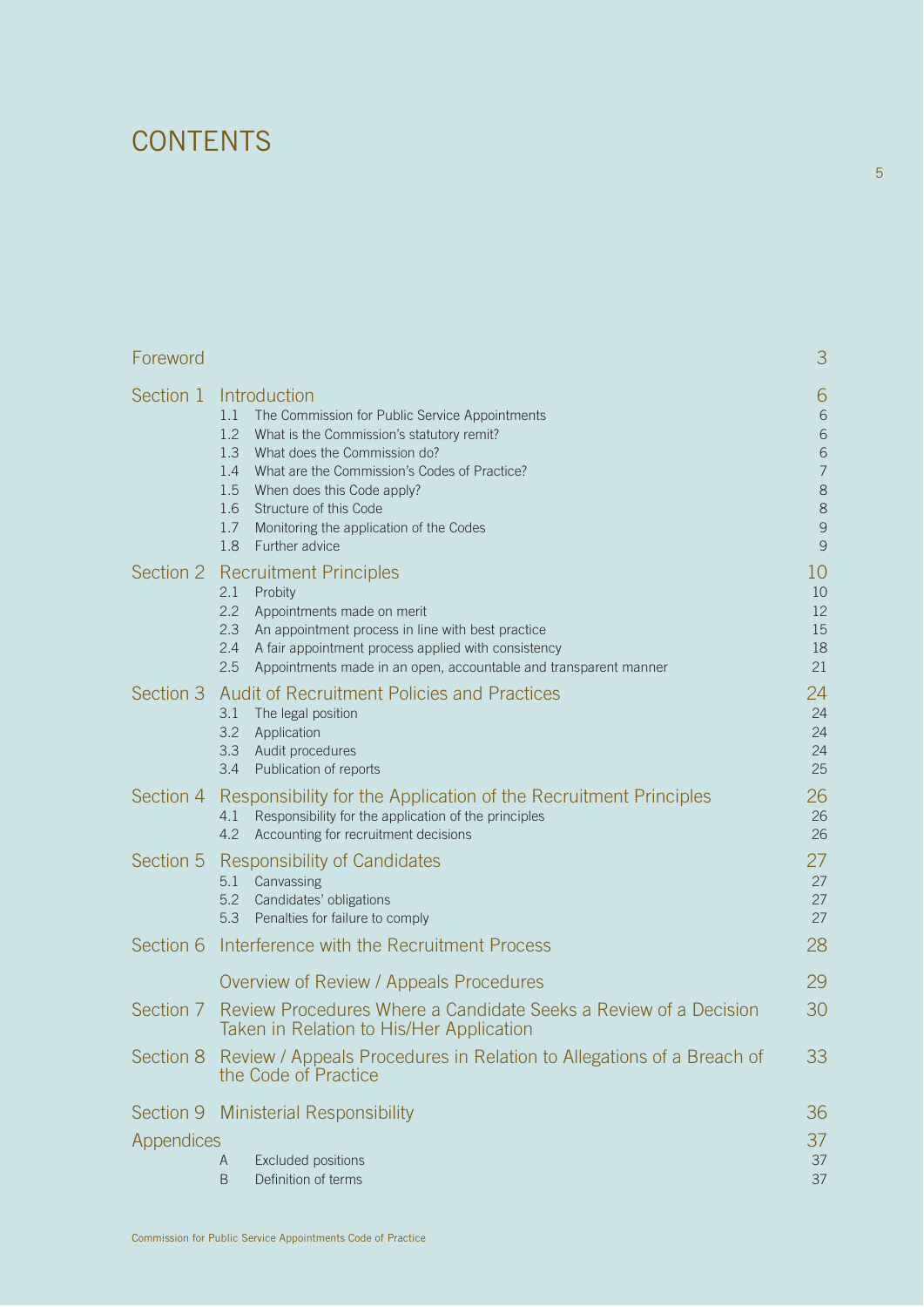

#### 1.1 The Commission for Public Service Appointments

The Commission for Public Service Appointments (Commission) is an independent body. The mandate for the Commission is set out in the Public Service Management (Recruitment and Appointments) Act 2004 (the Act).

The Commission consists of five ex-officio members (Commissioners):

- Chairperson of Dáil Éireann (An Ceann Comhairle)
- Secretary General to the Government
- Secretary General, Public Service Management and Development, Department of Finance
- Chairperson, Standards in Public Office Commission
- Ombudsman.

#### 1.2 What is the Commission's statutory remit?

The Public Service Management (Recruitment and Appointments) Act 2004 governs appointments to positions in the Civil Service, An Garda Síochána, the Health Service Executive, the Health Information and Quality Authority, any other public body to which the application of the Act has been extended by order of the Minister for Finance, and to those positions in the local authorities and vocational education committees to which the Local Authorities (Officers and Employees) Act, 1926 applies.

The purpose of the Act is to provide a modern and efficient framework for public service recruitment that allows for increased flexibility while maintaining high standards of probity and fairness. It provides the Commission with responsibility for establishing and safeguarding standards in the recruitment and selection of appointees as well as the powers necessary to enforce those standards, which include the power to amend the terms of a recruitment licence issued to a public body, or to revoke the licence in extreme cases, but which do not include the power to alter a recruitment decision once made.

The standards established by the Commission must be made publicly available in Codes of Practice and must be observed by office holders.

#### 1.3 What does the Commission do?

The Commission establishes standards of probity, merit, equity and fairness to be observed in the appointment of persons to positions in the bodies subject to its remit.

The Commission discharges its responsibilities by:

- Publishing and maintaining Codes of Practice which set out the standards to be observed in relation to appointments in the public service
- Auditing and evaluating recruitment policies and practices to safeguard these standards and to establish whether or not its Codes of Practice are being observed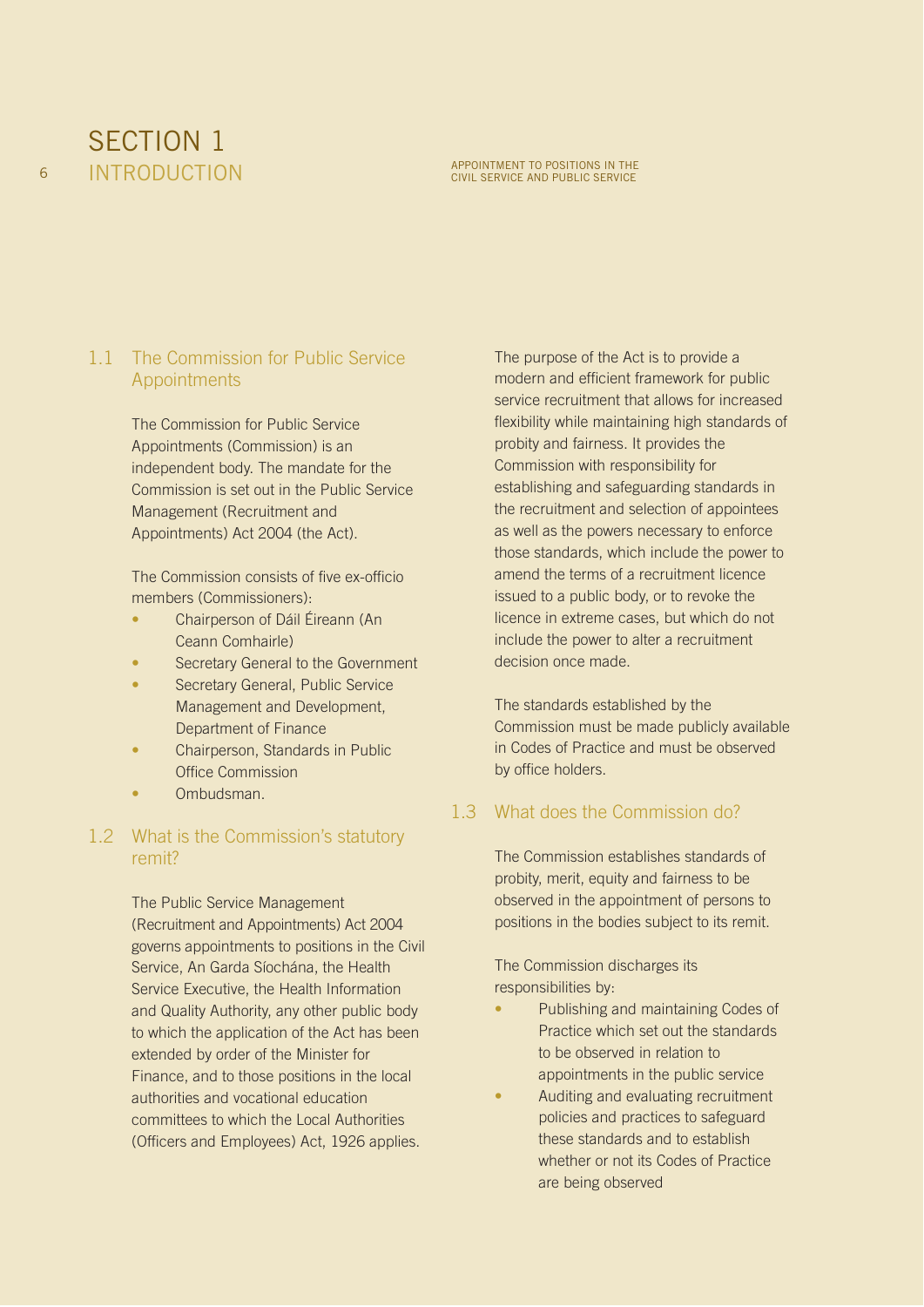- Granting recruitment licences and revoking same where necessary
- Issuing instructions and advices to licence holders
- Establishing and setting down appropriate appeal procedures
- Reporting to the Oireachtas and the government, and providing information to ministers on the operation of recruitment and selection processes
- Carrying out its powers and duties under the Act.

The Commission has responsibility for the protection of the public interest in relation to recruitment and selection matters and uses its audit function to ensure that those operating its Codes are at all times committed to the principles set out in them.

The Commission contributes to the development of an effective and impartial public service by carrying out the duties imposed on it by the Act. It provides an assurance to the public that appointments are made on merit. This means that office holders select, from those candidates available, the best person for the job for the purpose of ensuring, as far as reasonably possible, that the duties of the job will be carried out as effectively as possible.

#### 1.4 What are the Commission's Codes of Practice?

The Codes of Practice set out the Commission's core recruitment and selection principles and inform their interpretation and application. These standards must be observed by all those involved in the appointment processes under the Commission's remit. This principlebased approach is intended to maintain and enhance consistency, fairness, transparency, accountability and diversity in recruitment practices. As such, the Codes reflect the Commission's responsibilities with regard to protecting the public interest.

The Codes provide office holders with a clear and concise guide to the approach they must take to ensure a fair, open and transparent appointment process that produces a quality outcome and commands public confidence. They are intended to contribute to the development of best practice in the field of recruitment and selection.

The Codes provide a flexible framework based on the Commission's recruitment principles. They recognise that office holders require flexibility to deal efficiently and effectively with the diverse range of appointments they make. Accordingly, the Codes enable office holders to adopt strategies and develop processes to implement the principles effectively. All appointments made under each Code must also comply with relevant employment and equality legislation.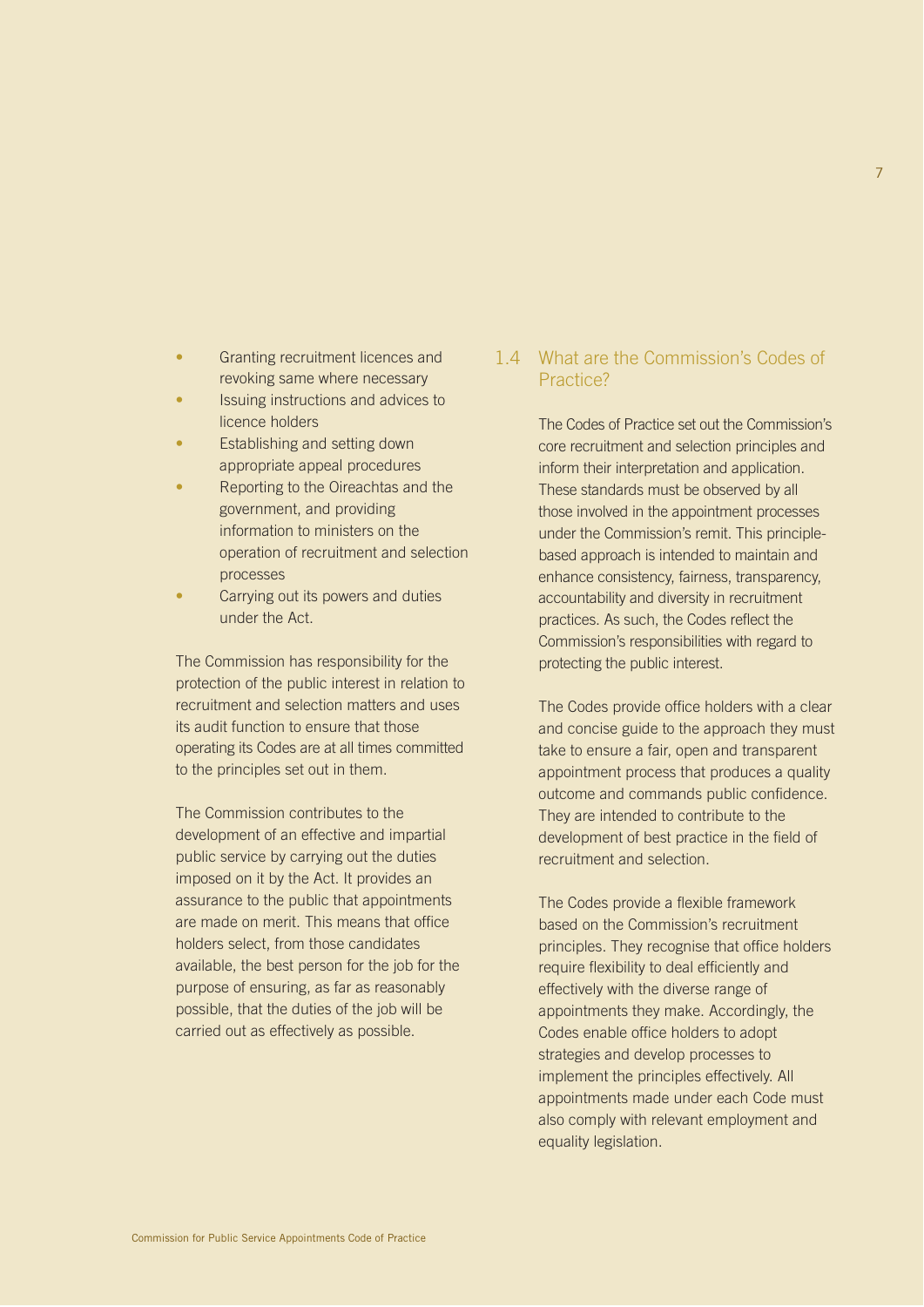

#### **INTRODUCTION** APPOINTMENT TO POSITIONS IN THE

Each Code also sets out the procedure in relation to requests for review and cases of failure to comply with any provision of that Code.

#### 1.5 When does this Code apply?

This Code applies to both external and internal appointments<sup>1</sup> to:

- Established positions and unestablished positions in the Civil **Service**
- Positions in An Garda Síochána up to and including inspector level
- Positions in local authorities and vocational education committees to which the Local Authorities (Officers and Employees) Act, 1926 applies
- Positions in the Health Service Executive
- Positions in the Health Information and Quality Authority
- Positions in any other public body to which the application of the Public Service Management (Recruitment and Appointments) Act 2004 has been extended by order of the Minister for Finance.

#### 1.6 Structure of this Code

This Code of Practice details the core principles of probity, equity and fairness, selection based on merit, and best practice, which should be applied to all recruitment processes. The Code, originally developed in 2004 and subsequently reviewed and refined in 2007 to take account of observations from

office holders and the general public alike, reflects a changing work and social environment, the different business needs that this has placed on those operating the Code, and the consequent necessity for flexibility, subject to the principles, in recruitment practices. The main body of the Code is arranged as follows:

- Section 2: Definitions and interpretations of each of the Code principles in relation to the appointment process
- Section 3: Details of how the audit function of the Commission operates
- Section 4: Details of responsibility for the application of the principles
- Section 5: Details of the obligations placed on candidates
- Section 6: Details regarding investigations by the Commission
- Section 7: The procedure for processing requests for review made to an office holder
- Section 8: The procedure to be followed by the office holder and by the Commission in reviewing allegations of failure to comply with this Code of Practice
- Section 9: An outline of ministerial responsibilities.

In addition, appendices offer further details on positions for which this Code is not applicable and definitions of the terms used in this Code.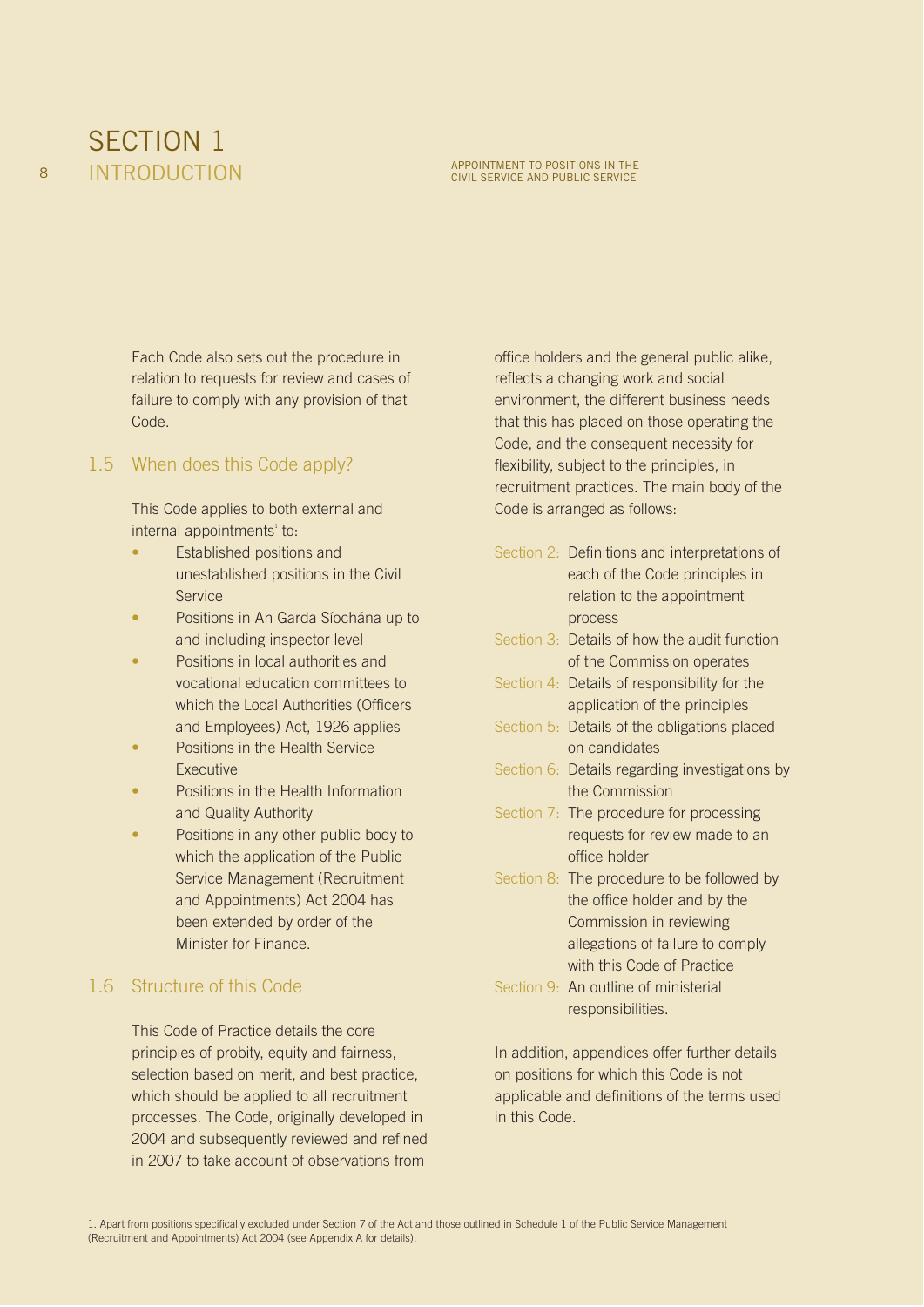#### 1.7 Monitoring the application of the Codes

Section 13 of the Act provides that the Commission may audit recruitment and selection policies and practices in order to evaluate and safeguard the standards established in its Codes of Practice.

The audit function is a key mechanism to ensure adherence to the principles set out in each Code of Practice. Audit programmes are carried out periodically to determine how the principles are being interpreted and applied. Audits may also focus on issues of particular interest or concern to the Commission (see section 3).

#### 1.8 Further advice

Advice and information regarding the content and interpretation of the Commission's Codes of Practice are available from the Director at the Office of the Commission for Public Service Appointments, or such officer(s) as may be nominated by the Director.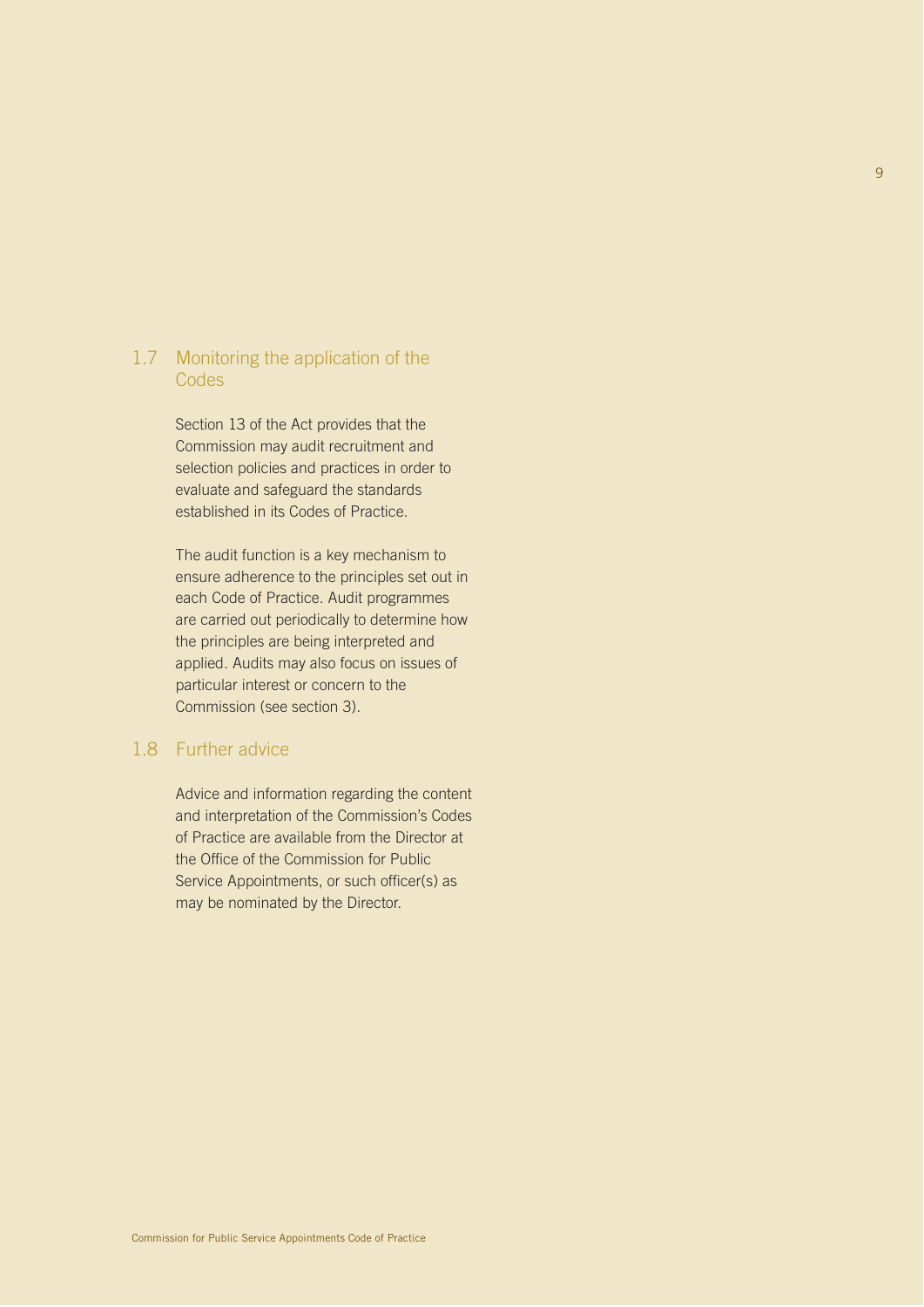## 2.1 Probity

PRINCIPLE 1 PRINCIPLE

A key objective of the Commission is to ensure acceptable standards of probity in all appointment processes. The principles established by the Commission in this Code of Practice are underpinned by the core values that define probity such as integrity, impartiality, fairness, reliability and ethical conduct. The Commission is concerned to nurture a values-based culture of trust, fairness, transparency and respect for all, and to ensure that probity standards are subject to consistent, rigorous oversight through its audit function. Office holders must be committed to these values and must ensure that all aspects of the appointment process are managed ethically.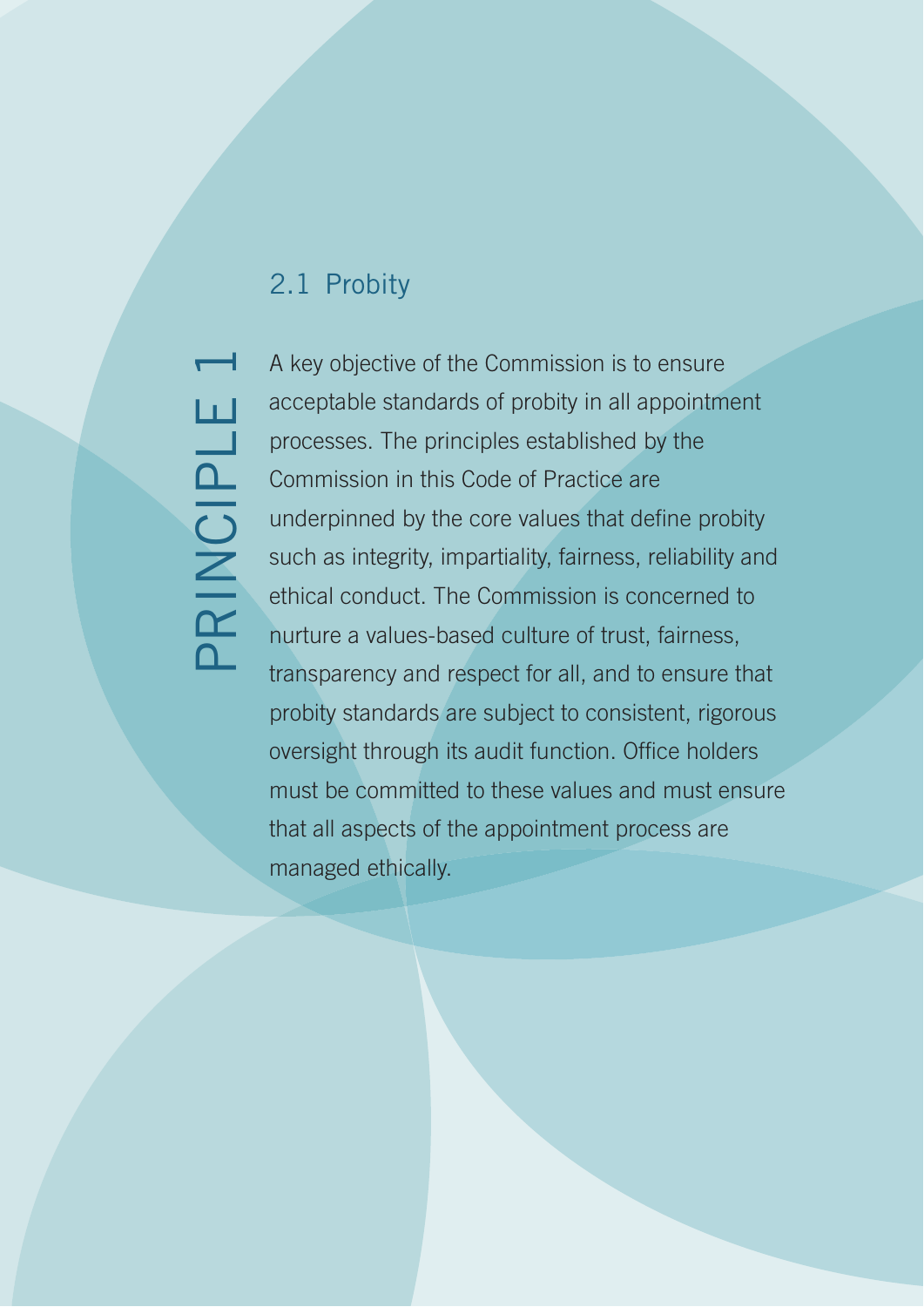## SECTION 2 RECRUITMENT PRINCIPLES

APPOINTMENT TO POSITIONS IN THE **11 SERVICE 11 SERVICE 11** SERVICE 11

Examples of this principle in practice include:

#### Code of Practice

• Compliance with the terms of this Code of Practice and any other guidelines issued by the Commission.

#### Recruitment licence

• Adherence to the terms and conditions of the recruitment licence.

#### Respecting confidentiality

The treatment of applications in strict confidence, subject to the provisions of the Freedom of Information Acts 1997 and 2003 and any other provisions that have been clearly identified in the published documentation.

#### Legislative requirements

- Compliance with relevant legislation, including the Public Service Management (Recruitment and Appointments) Act 2004, Employment Equality Acts 1998 and 2004, Disability Act 2005, Official Languages Act 2003, Data Protection Acts 1988 and 2003 and Freedom of Information Acts 1997 and 2003.
- Compliance with the Code of Practice for the Employment of People with Disabilities, published by the Department of Finance.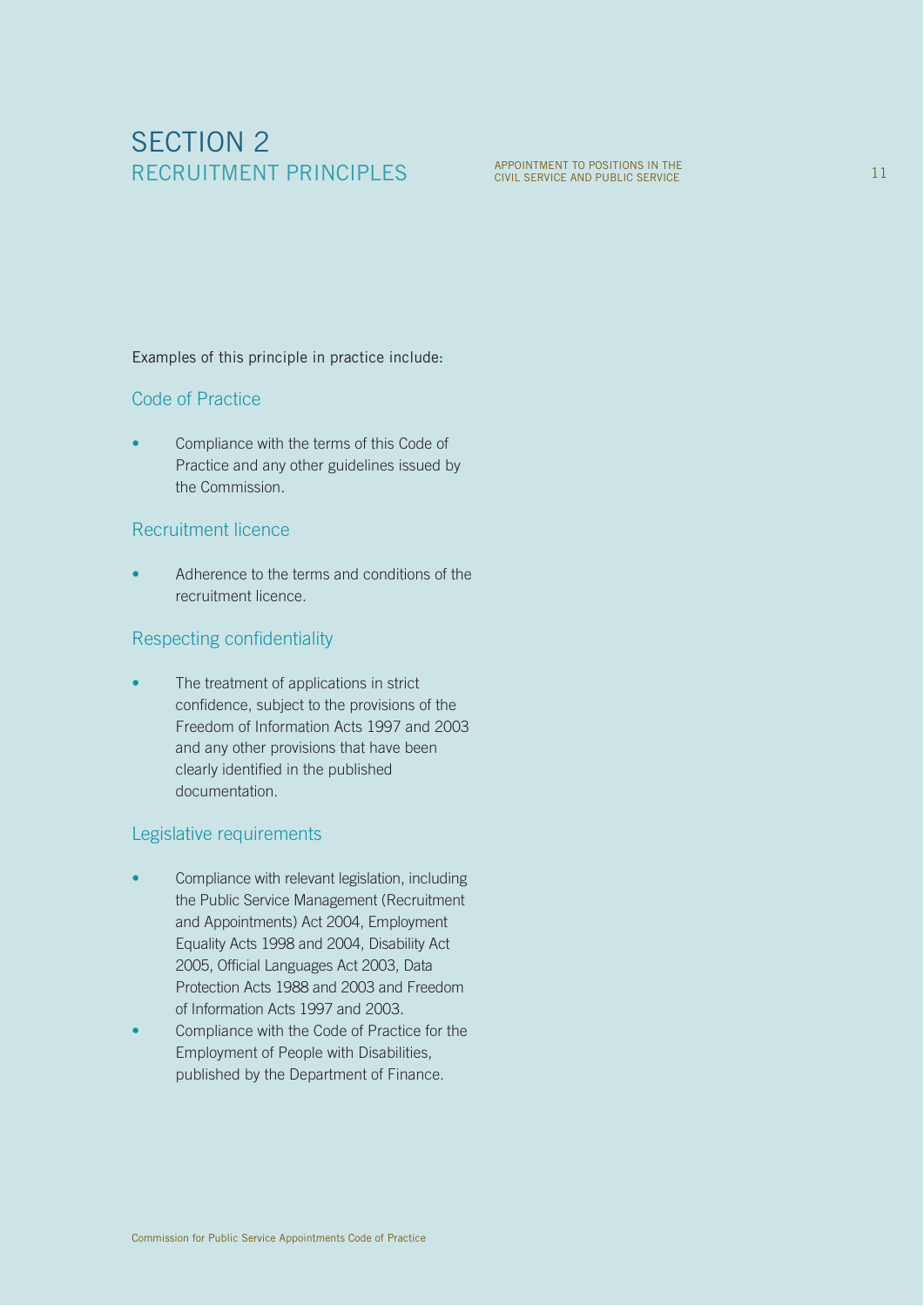## 2.2 Appointments made on merit

 $\mathbf N$ PRINCIPLE 2 Ш PRINCIPL

Appointment on merit means the appointment of the best person for any given post through a transparent, competitive recruitment process where the criteria for judging suitability of candidates can be related directly to the qualifications, attributes and skills required to fulfil the duties and responsibilities of the post. This fundamentally fair and just approach to dealing with applicants results in the selection of individuals whose competencies, abilities, experience and qualities best match the needs of the organisation in question. Merit is therefore an integral principle which must underpin all appointment practices.

Throughout any merit-based process, it is essential to ensure that the selection process does not provide unjustifiable advantage or disadvantage to any particular candidate or group of candidates. The selection process should embrace genuine equality of opportunity, and this should be integral to the processes by which appointments are made.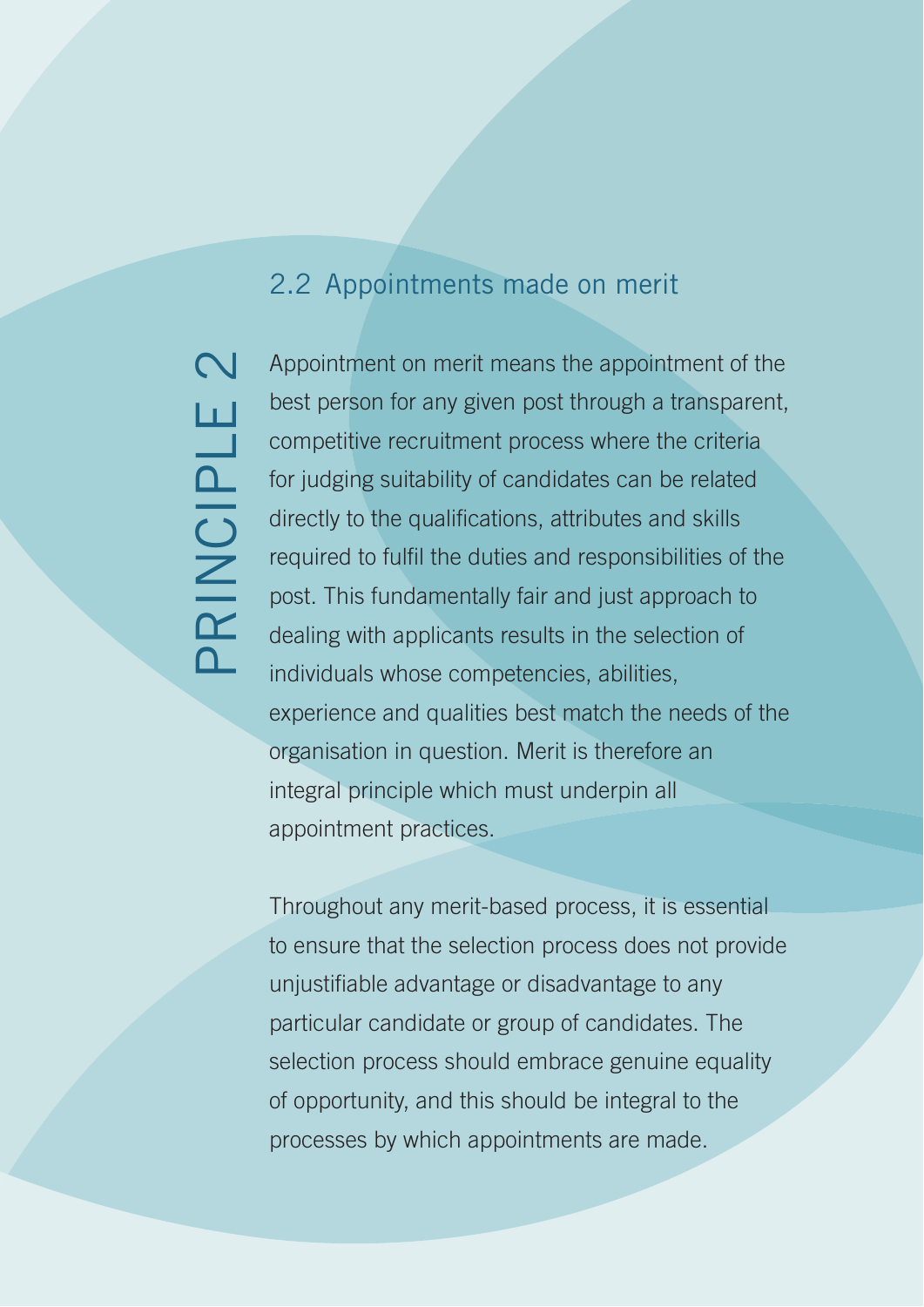## SECTION 2 RECRUITMENT PRINCIPLES

## APPOINTMENT TO POSITIONS IN THE CIVIL SERVICE 13<br>CIVIL SERVICE AND PUBLIC SERVICE

Examples of this principle in practice include:

#### Attracting candidates

- Clear, concise and effective marketing designed to target an appropriate applicant field is communicated openly to afford equality of opportunity.
- Marketing approaches ensure that recruitment is from the widest pool of available (and relevant) talent and experience.
- Opportunities are accessible to all potentially eligible applicants and are in formats and media that are accessible to persons with disabilities.
- Marketing techniques do not exclude any particular group within society.
- All eligible staff members have appropriate access to the marketing approaches used in the case of internal appointment processes.

#### Job and person specifications/competency framework

- Job specifications/competency role profiles identify relevant criteria against which candidates can be measured throughout the selection process and can be justified in accordance with relevant legislation.
- Person specifications are related accurately and precisely to the duties of the post.

#### Selection process

- A high-quality selection process based on the skills and qualities relevant to the post.
- Job and person specifications/competency profiles are reflected consistently throughout the selection process.
- Criteria for selection are based on the essential requirements of the post, promoting the principle of equality of opportunity.
- An active focus on ensuring that adverse impact issues are considered and addressed in advance of recruitment campaigns.
- Appointment processes are monitored and evaluated, and positive solutions are found to tackle any matters arising.
- Clear decisions are made regarding the approach to be adopted in any recruitment campaign, and explicit consideration is given to opportunities and/or measures to promote (or remove possible barriers to) equality of opportunity, as part of the planning of a selection process.

#### Assessment mechanisms

- Assessment mechanisms facilitate the identification and selection of the person or persons who best match the requirements of the post.
- Applications are considered on the basis of abilities, qualifications and suitability for the post in question.

#### Eligibility sift

- Adequate checks are in place to ensure that a candidate meets the eligibility requirements before an offer of appointment is made.
- Only candidates who fulfil the eligibility criteria and who have successfully completed the selection process (including compliance with this Code of Practice) are deemed eligible for appointment.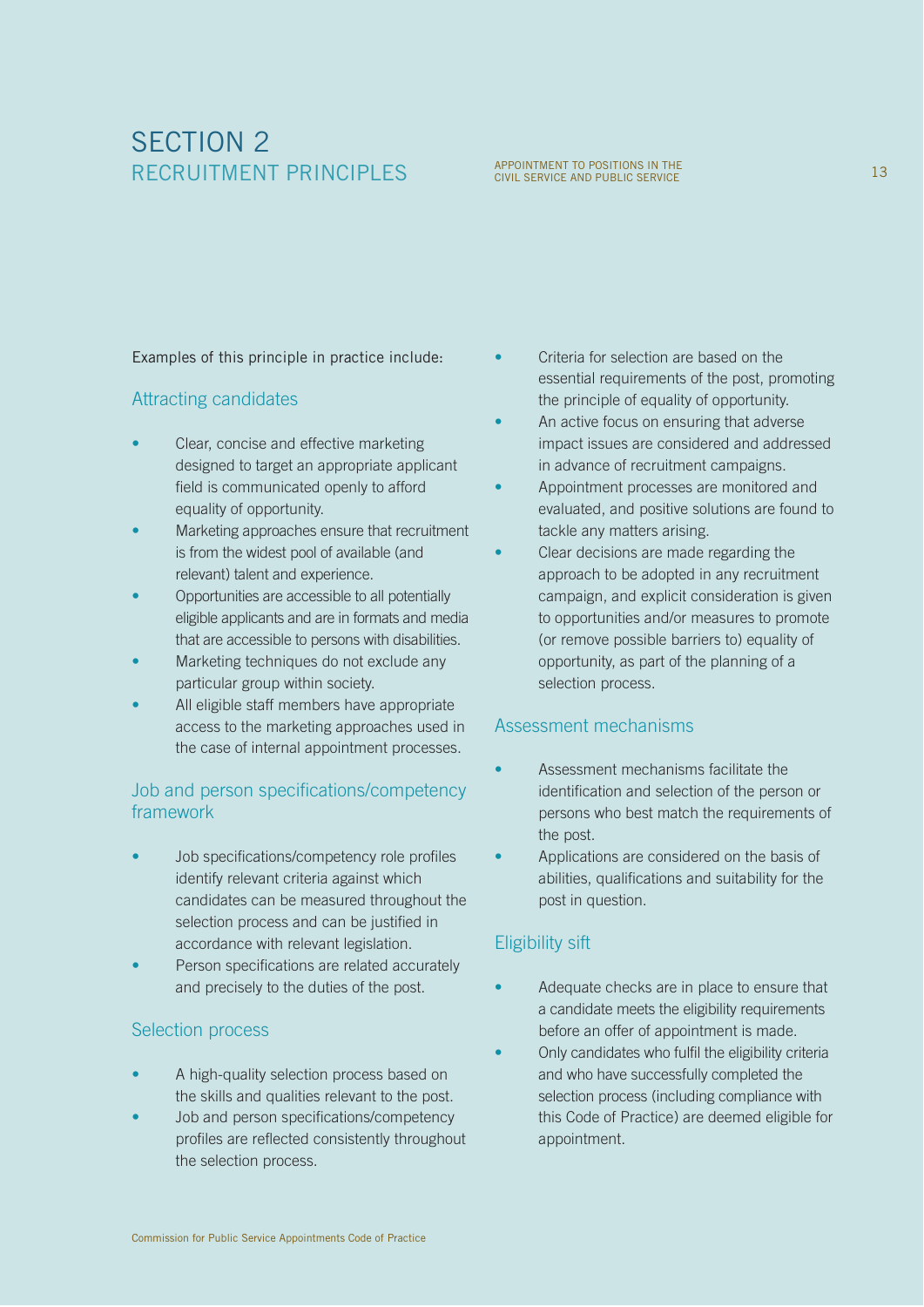#### SECTION 2 RECRUITMENT PRINCIPLES 14

Candidates who do not satisfy the eligibility criteria are disqualified from the process and notified accordingly.

#### Appointments

- Appointments are made following a competitive, merit-based selection process in which all candidates have been treated equally at each stage. Merit relates to the abilities, experience and qualities of individuals who best meet the requirements of the particular job.
- Information on the approach that will be adopted to determine the order of merit is communicated to candidates at the outset.
- The criteria on which selection decisions will be made are identified in advance.
- Decisions taken throughout the selection process are based on the qualifications, attributes and skills necessary to undertake the duties and fulfil the responsibilities of the post to the required standard.
- At the final stage, candidates who meet the required standard for the job are placed in order of merit and considered for appointment in that order.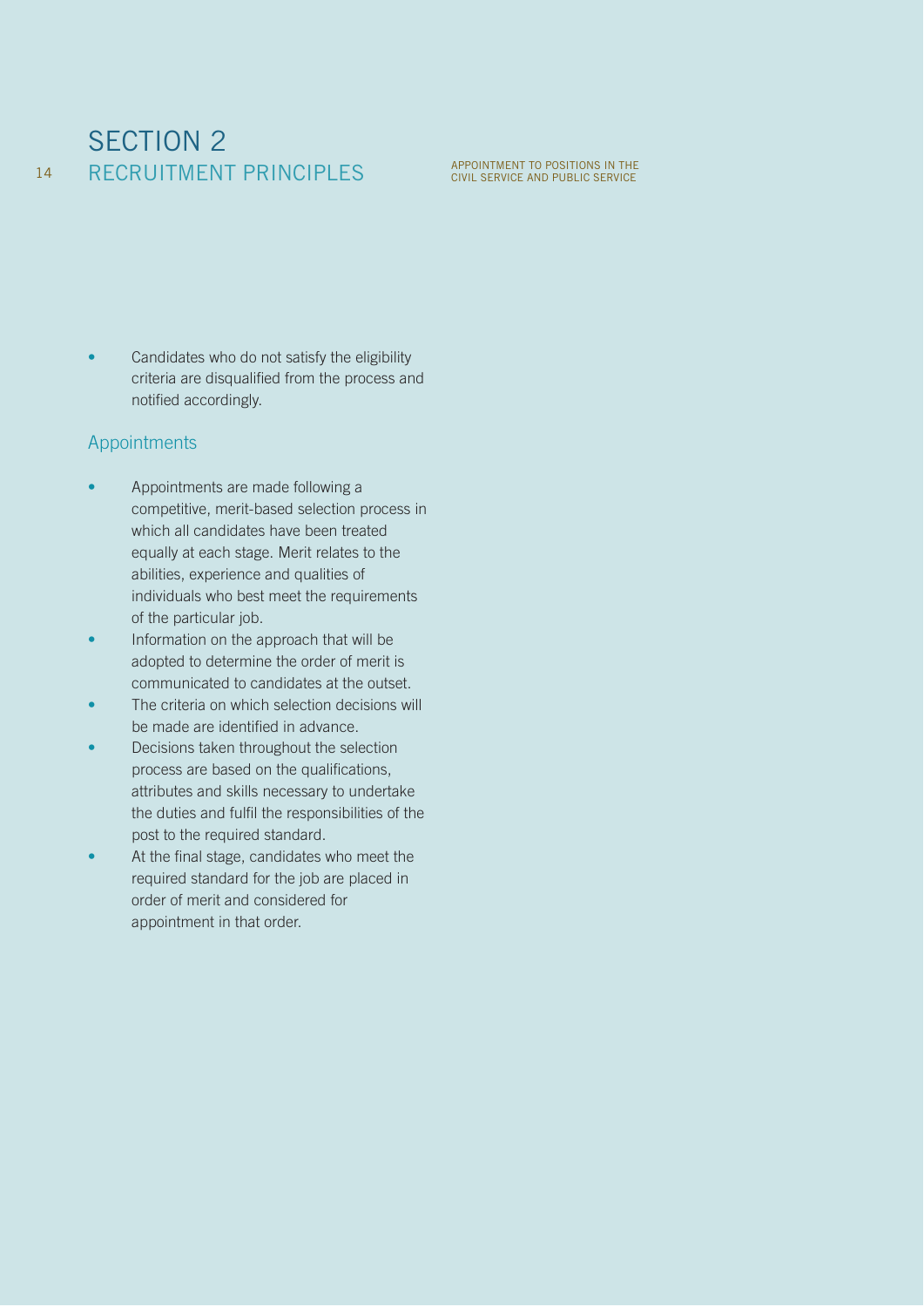# $\infty$ PRINCIPLE 3 PRINCIPLE

## 2.3 An appointment process in line with best practice

All appointment processes should be efficient, costeffective and in line with best practice. Best practice extends to all aspects of the appointment process, including defining job and person specifications, marketing the vacancy and selecting appropriate assessment mechanisms. It also includes providing training and supporting management arrangements to ensure the creation and maintenance of appropriate records.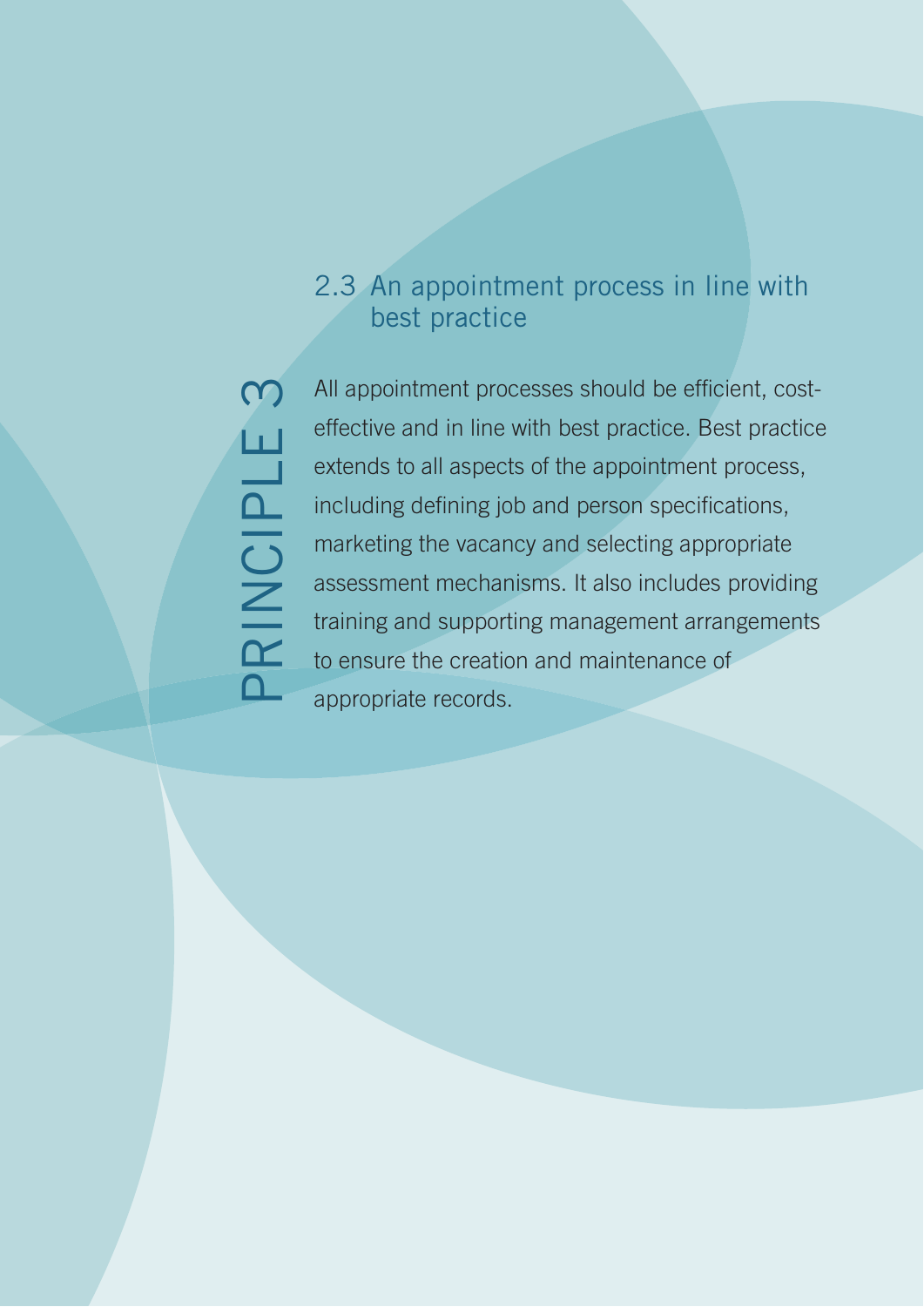## SECTION 2 RECRUITMENT PRINCIPLES

## APPOINTMENT TO POSITIONS IN THE CIVIL SERVICE AND PUBLIC SERVICE

Examples of this principle in practice include:

#### Determination of job criteria

- Requirements are not unduly restrictive and reflect what is necessary to perform the duties of the position. Non-essential requirements, which could have the effect of excluding persons with disabilities, should not be specified.
- Desirable criteria, where identified, are not regarded as a prerequisite for the job.
- Terms and conditions, eligibility criteria and the use and knowledge of the Irish language are agreed with the appropriate minister at the outset, in accordance with the requirements of the job and/or any statutory requirements.

#### Language proficiency

Provision in relation to the award of additional credit for proficiency in both the English and Irish languages is made in line with government policy, in accordance with the requirements of the job and/or any statutory requirements.

#### Job and person specifications

- The job specification and person specification, being the foundation of the selection process, are considered and endorsed at an appropriate senior level within the employing organisation in advance of commencing the process.
- Substantive elements of the job and person specifications are consistently reflected throughout the selection process.
- A well-thought-through approach to recruitment is evident with a real focus on the requirements of the job and the skills needed.

• Appropriate measures are taken in relation to flexibilities which might be employed to facilitate persons with a disability.

#### **Marketing**

• Specific marketing channels appropriate to the position under consideration and to the potential applicant pool are used with supporting rationale for the approach adopted.

#### Application process

All reasonable efforts are made to provide an application process which is accessible to all candidates.

#### **Documentation**

- Accurate, sufficient and appropriate documentation is issued to candidates, including information on how to access this Code of Practice and in particular information in relation to review procedures as outlined in sections 7 and 8 of this Code.
- Fully documented records, which clearly support each stage of the process, are retained, including notes of interviews.
	- Documentation supporting assessment stages of the process reflects the selection criteria.
- Documentation and information on its use, which are open to audit by the Commission. can be retrieved and accessed.
- Documentation sets out, in line with the requirements of the Act, the specific criteria candidates are obliged to fulfil, i.e. they must:
	- $\ddot{\phantom{0}}$  have the knowledge and ability to discharge the duties of the post concerned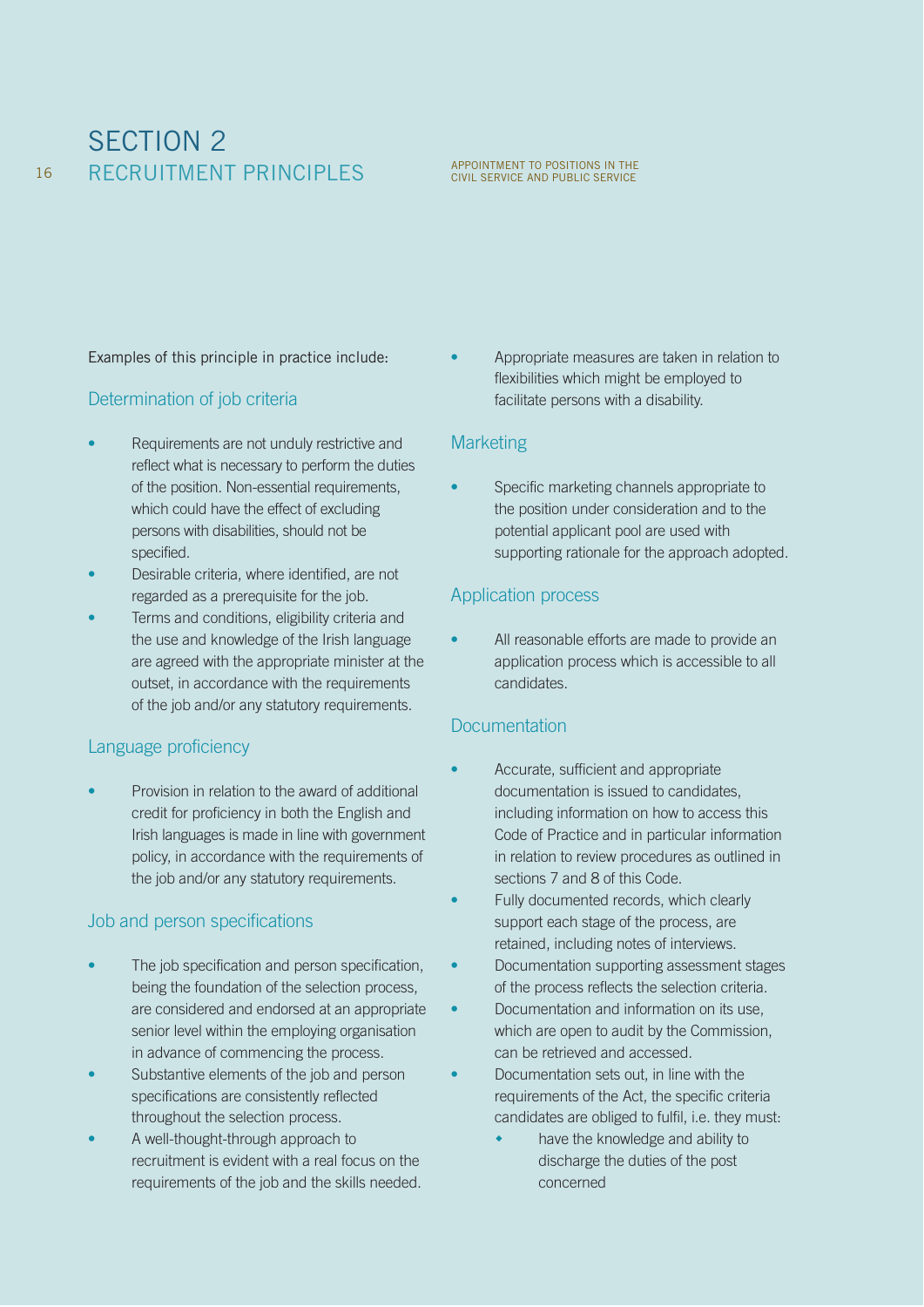- $\ddot{\bullet}$ be suitable on the grounds of character
- $\ddot{\bullet}$  be suitable in all other relevant respects for appointment to the post concerned; and if successful, they will not be appointed to the post unless they:
- $\ddot{\bullet}$  agree to undertake the duties attached to the post and accept the conditions under which the duties are, or may be required to be, performed
- $\ddot{\bullet}$  are fully competent and available to undertake, and fully capable of undertaking, the duties attached to the position.

#### Assessment mechanisms

- Assessment mechanisms are used in line with best practice.
- Assessment processes are appropriate to the selection criteria.
- Selection processes are underpinned by objectively written and effective job and person specifications, focusing on the purpose of the job, its main accountabilities and the essential skills needed to perform the job effectively.
- Selection processes consist only of properly validated selection tools and techniques.
- Written tests, where they are used as part of the selection process, are job related.
- All reasonable efforts are made to accommodate candidates, with no unnecessary obstacles placed in their way.
- Enhanced facilities and equipment are provided as necessary to enable candidates to perform to their optimum.

#### **Shortlisting**

• An appropriate means of shortlisting is employed (where shortlisting exercises are carried out).

#### Management systems and administration

- Effective management systems are in place.
- Controls are in place to ensure that appropriate processes are adopted and delivered.
- Measures are in place to ensure that policies and practices comply with the Code of Practice.
- The effectiveness of assessment processes is reviewed and evaluated regularly.

#### **Training**

- All selection practitioners fully understand their role and have the necessary skills to discharge their responsibilities.
- Training is delivered on a timely basis and is appropriate to the specific assessment process being deployed.
- Chosen selection techniques are only used by appropriately qualified individuals who have been properly trained in their administration, scoring and interpretation, and who are qualified to select a test which is valid for a particular purpose.
- Disability awareness training is provided as appropriate.

#### Quality assurance procedures

- Appropriate procedures are in place to quality assure the appointment process.
- The effectiveness of assessment processes is reviewed and evaluated regularly.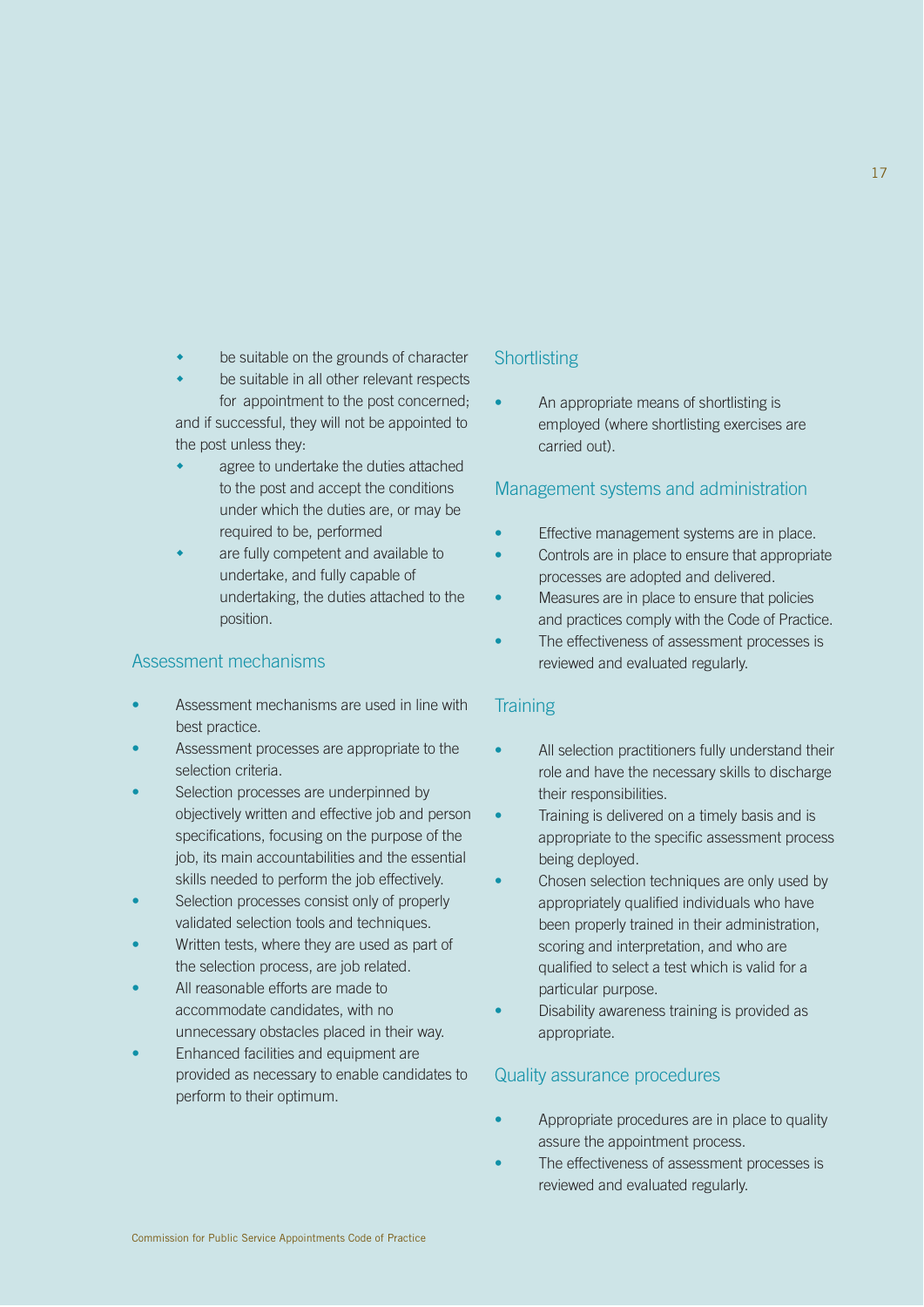## 2.4 A fair appointment process applied with consistency

 $\overline{\mathcal{A}}$ PRINCIPLE 4 PRINCIPLE

The Commission wholly opposes any form of unacceptable or unlawful direct or indirect discrimination, whether active or passive. The selection process adopted and the manner in which it is applied must be undertaken with real commitment to equality of opportunity. Office holders have an obligation to treat candidates fairly, to a consistent standard and in a consistent manner.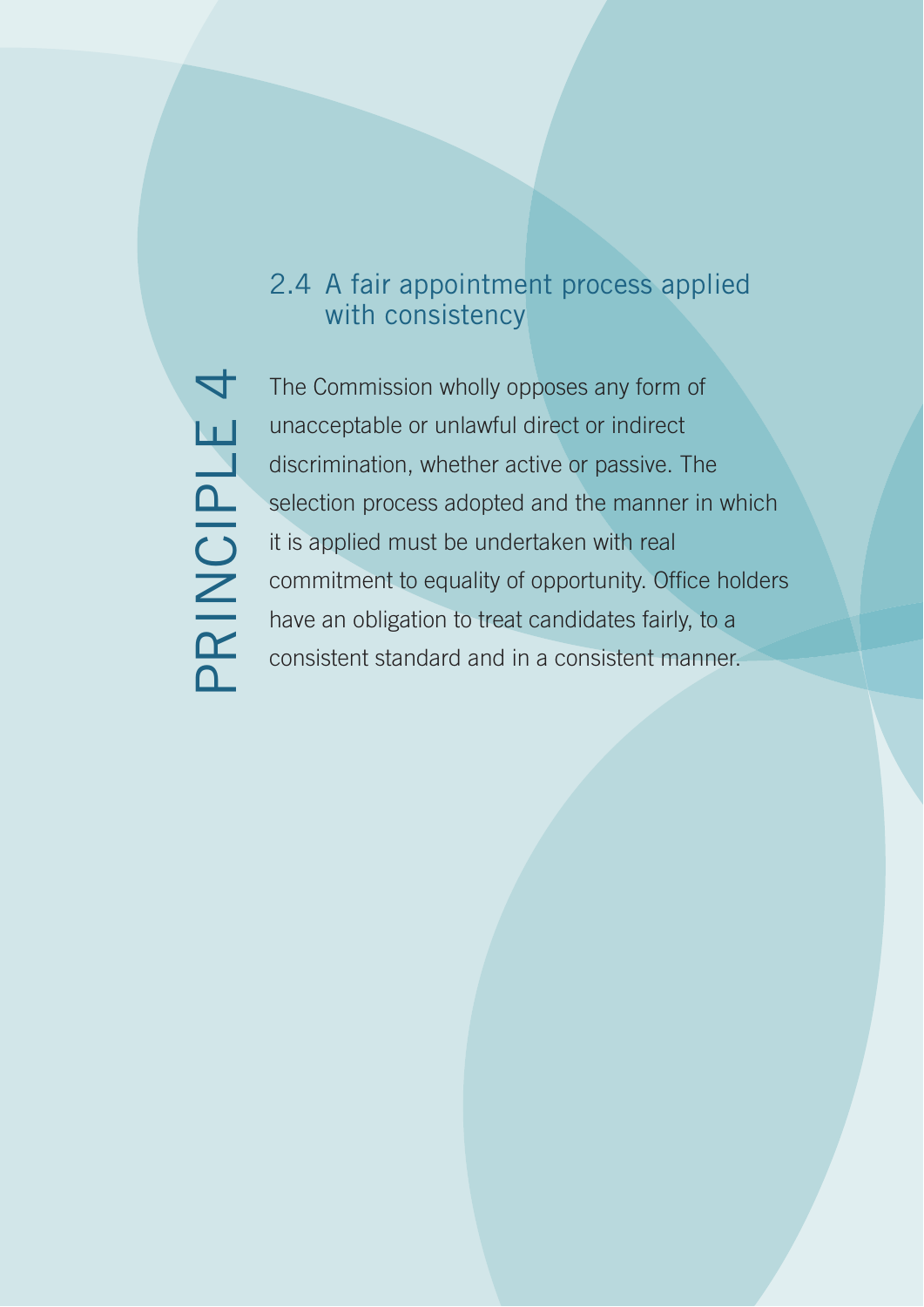## SECTION 2 RECRUITMENT PRINCIPLES

Examples of this principle in practice include:

#### Job and person specifications

- Job and person specifications are free from bias or poor practice.
- Job and person specifications are consistently reflected throughout the selection process.

#### **Marketing**

- All marketing and supporting materials are accessible, free from bias and reflect, where appropriate, the job and person specifications and assessment process that will be followed.
- Clear, concise and effective marketing designed to target an appropriate applicant field is communicated openly to afford equality of opportunity.
- Marketing approaches ensure that recruitment is from the widest pool of available (and relevant) talent and experience.
- Opportunities are accessible to all potentially eligible applicants and are in formats and media that are accessible to persons with disabilities.
- Marketing techniques do not exclude any particular group within society.
- All potentially eligible staff members have appropriate access to the marketing approaches used in the case of internal appointment processes.

#### **Documentation**

All documentation and the use of such documents comply with relevant employment legislation, Freedom of Information Acts 1997 and 2003, Data Protection Acts 1988 and 2003 and equality legislation and guidelines.

#### Assessment mechanisms

Assessment tools comply with requirements for fairness and freedom from bias.

#### Selection process

- Shortlisting criteria are job related and applied consistently across all candidates.
- Reasonable consideration is given to equality principles when constituting selection boards, where practicable, e.g. gender representation is taken into account.
- Systems are in place to ensure that selection boards carry out the selection process in a fair and consistent manner.
- All appropriate and reasonable accommodations are provided to candidates with disabilities thereby ensuring that they have the best opportunity to perform to their optimum.

#### Management arrangements

- The effectiveness of assessment processes is regularly reviewed and, where necessary, appropriate action is taken.
- Appropriate monitoring arrangements are in place and follow-up actions are adopted.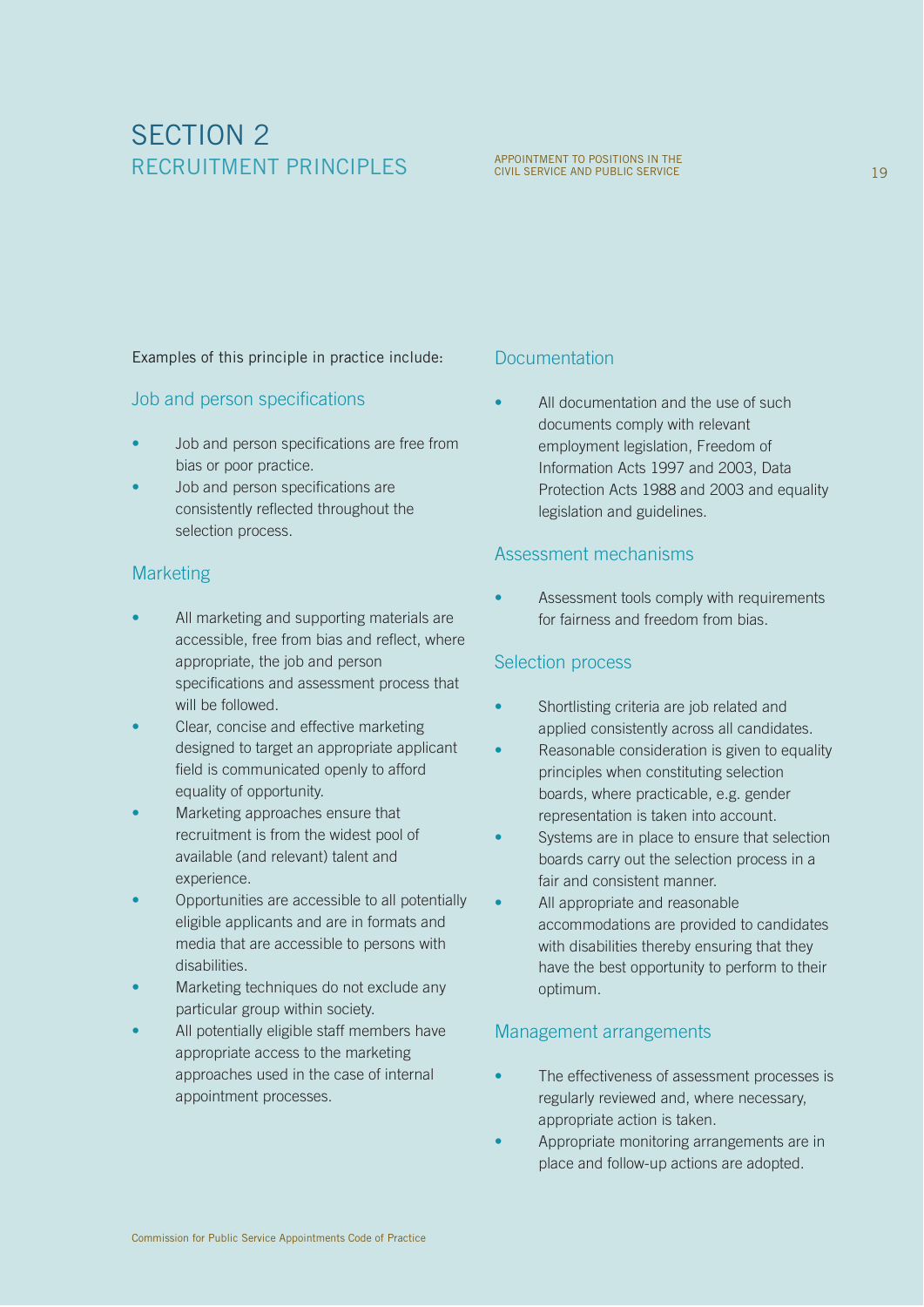## SECTION 2 RECRUITMENT PRINCIPLES

- Mechanisms are in place to collect feedback from all those participating in the appointment process.
- Controls are in place to ensure that appropriate processes are adopted and delivered.

#### **Training**

20

- Arrangements are in place to ensure that appropriate training, including disability awareness training, is available and delivered.
- Arrangements are in place to ensure that all those participating in an appointment process have the necessary skills and are provided with appropriate information on the process.
- Training is delivered to an appropriate standard and updated as necessary.
- Training covers the structure of the process and the appointment context, including current and forthcoming legislation.
- Effectiveness of training is monitored and evaluated and follow-up action is taken on an ongoing basis.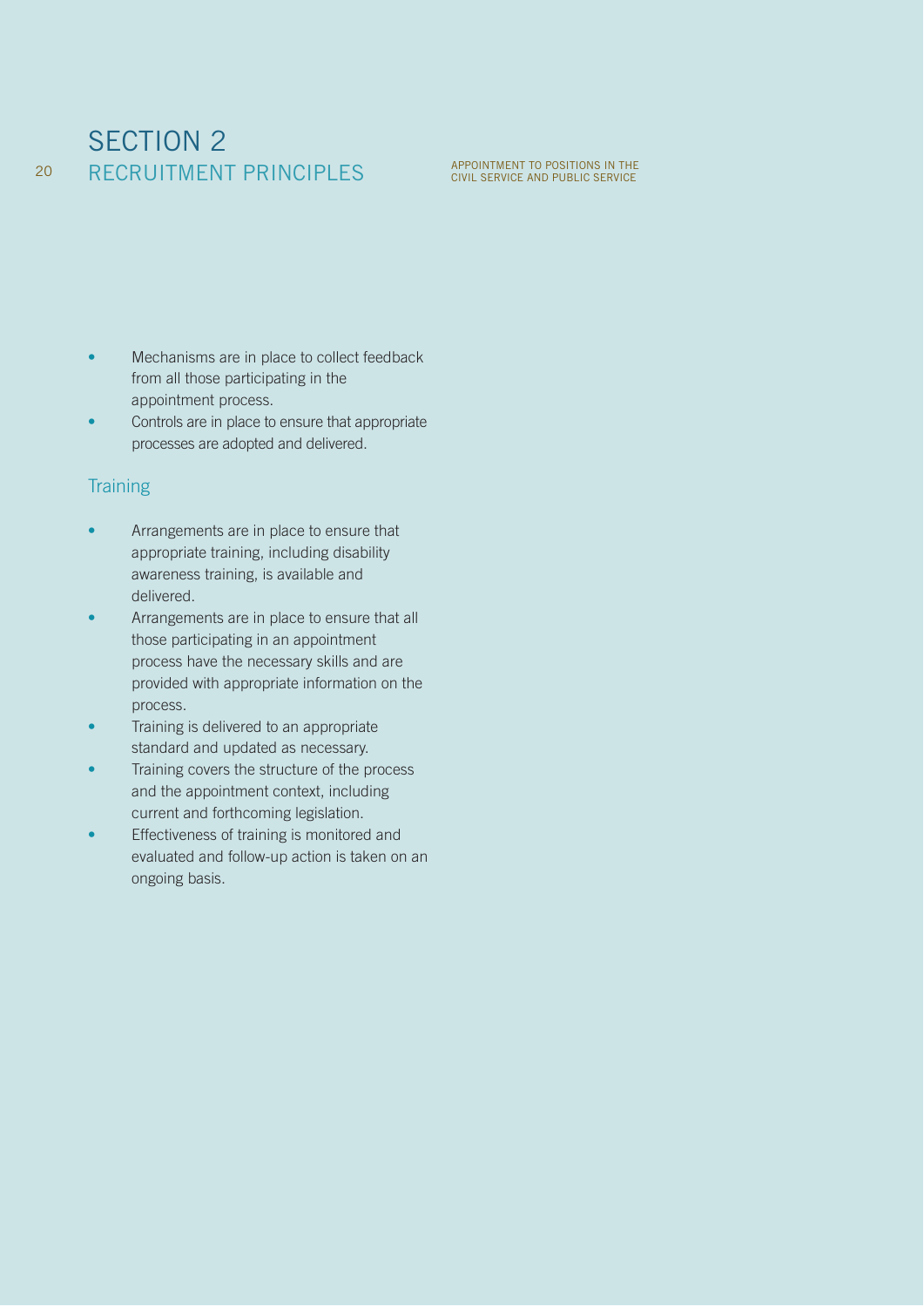## 2.5 Appointments made in an open, accountable and transparent manner

 $\overline{D}$ PRINCIPLE 5 PRINCIPLE

Transparency in the appointment process and the openness with which candidates are dealt with by office holders will enhance candidate confidence. Open and active communication on the process and the basis for assessment is essential. There should also be a real commitment to offering meaningful feedback to candidates who seek it.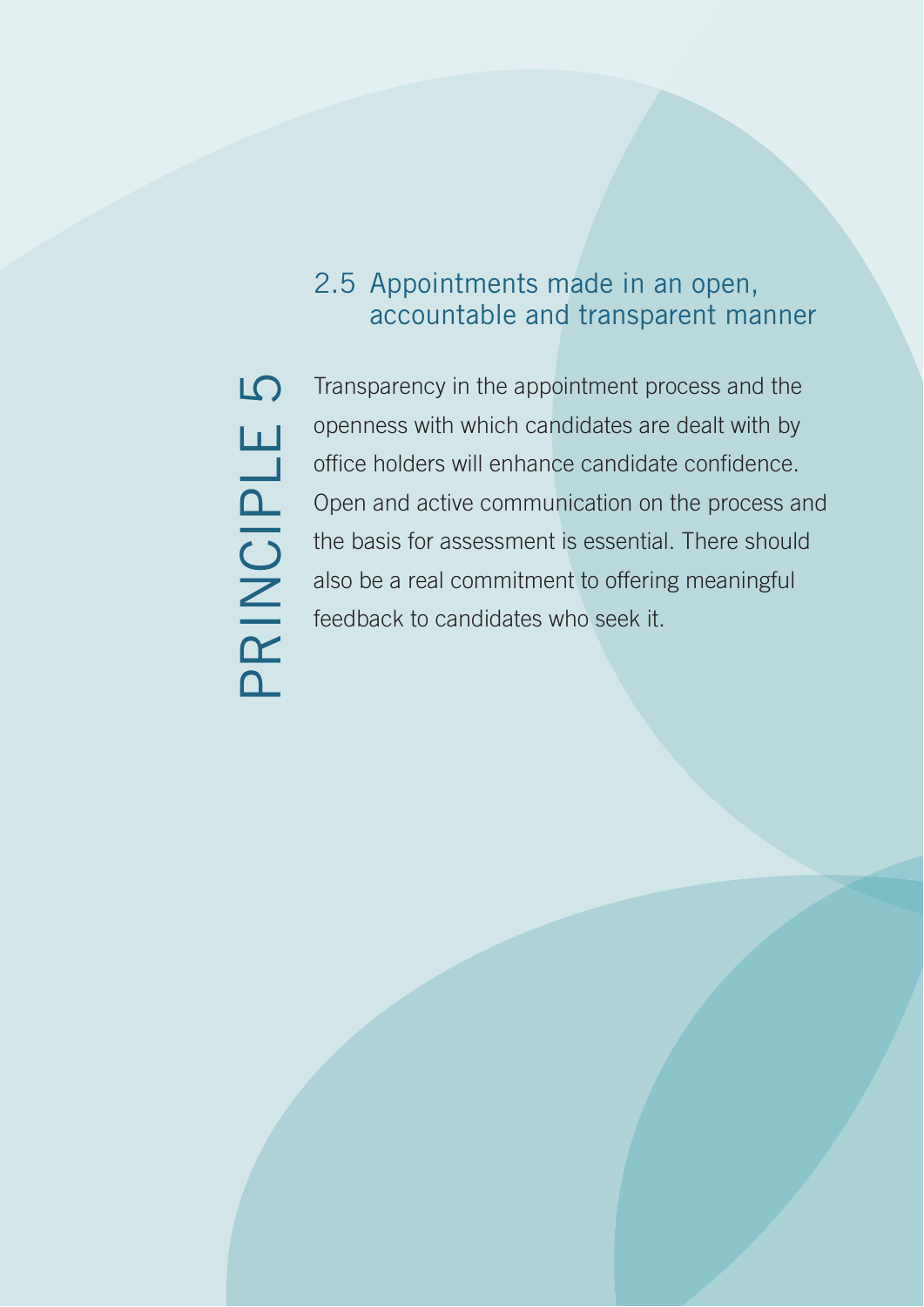## SECTION 2 **RECRUITMENT PRINCIPLES** APPOINTMENT TO POSITIONS IN THE 22 RECRUITMENT PRINCIPLES

Examples of this principle in practice include:

#### **Marketing**

• Marketing and supporting materials are accessible to all candidates.

#### Application process

• All reasonable efforts are made to ensure an application process which is accessible to all candidates.

#### **Documentation**

• Documentation and the use of all documents support a commitment to offer open feedback to candidates.

#### Management arrangements

- Arrangements are in place to ensure effective candidate communication throughout an appointment process.
- Appointment processes are not subject to undue delays, with reasons for any delay recorded.

#### Selection process

- The criteria for selection promote the principle of equality of opportunity.
- There is an active focus on ensuring that adverse impact issues are considered and addressed in advance of recruitment campaigns.
- Appointment processes are monitored and evaluated, and positive initiatives are employed to tackle any matters arising.

• Clear decisions are taken on the approach to be adopted in any recruitment campaign, and explicit consideration is given to opportunities and/or measures to promote (or remove possible barriers to) equality, as part of the planning of a selection process.

#### Selection boards

- Systems are in place to ensure that selection boards carry out the selection process in an open and transparent manner.
- Members of selection boards have regard to their responsibilities under the freedom of information, data protection and employment equality legislation.
- Members of selection boards are briefed on disability awareness and equal opportunity policy.

#### **Communication**

- There is a commitment to open, timely and effective communication to candidates.
- Enquiries are dealt with in an efficient and timely manner.

#### Feedback

- Clear, specific and meaningful feedback is provided when requested by candidates.
- Effective systems are in place to manage the feedback function.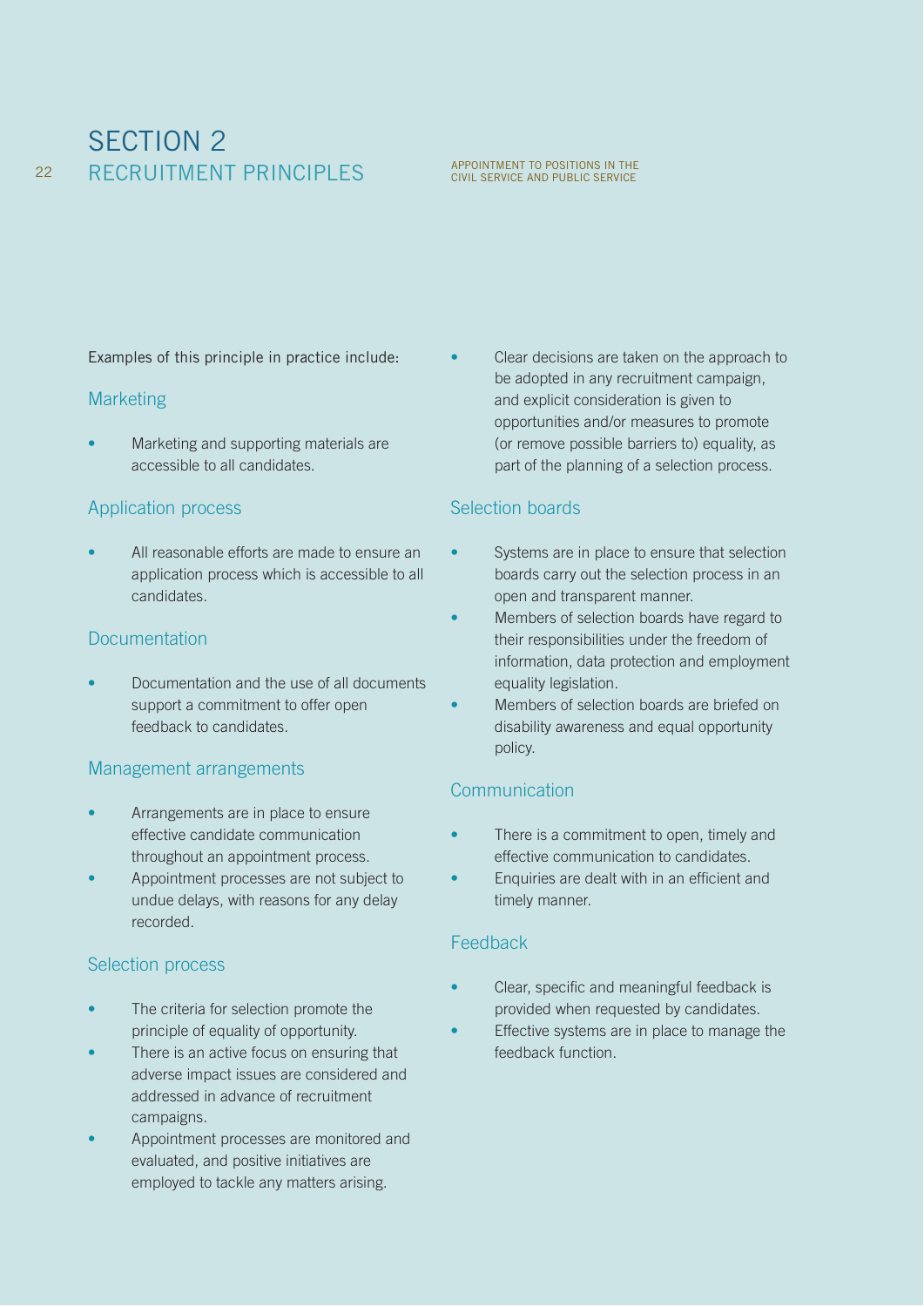#### Requests for review

• Requests for review of a selection decision are dealt with in an efficient and timely manner and in line with the Code procedures.

#### Complaints alleging a breach of the Code of Practice

• Allegations of a breach of the Code of Practice are dealt with in an efficient and timely manner and in line with the Code procedures.

#### Retention of records

- Appointment processes are fully documented at all stages.
- Records/papers are retained for a reasonable period of time and only then disposed of in accordance with the terms of the National Archives Act, 1986.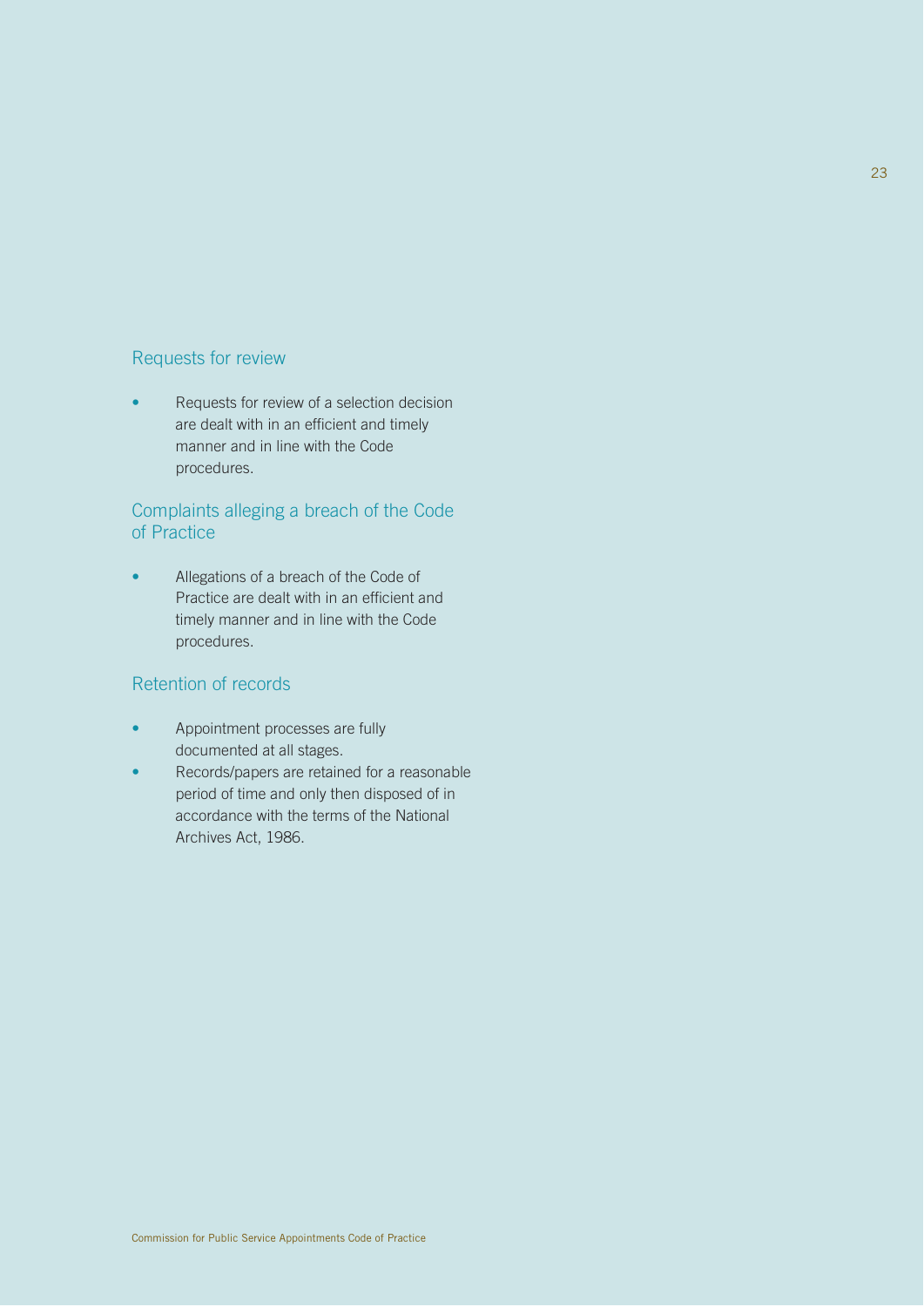## SECTION 3 AUDIT OF RECRUITMENT POLICIES AND PRACTICES

## APPOINTMENT TO POSITIONS IN THE CIVIL SERVICE AND PUBLIC SERVICE

#### 3.1 The legal position

Section 13(1)(c) of the Act provides that the Commission may establish procedures to audit the recruitment and selection process.

#### 3.2 Application

- 3.2.1 The objective of the audit process is to ensure that recruitment policies, practices and support systems are designed and operated in accordance with the Code of Practice. Audits may examine any part of the appointment process and may focus on individual office holders. Audits may also be carried out on a thematic basis across all office holders. An audit examination may include a review of individual recruitment programmes.
- 3.2.2 The audit function is a key mechanism enabling the Commission to safeguard standards. It aims to ensure that the core principles set out in the Code of Practice are maintained and, where relevant, that the office holder operates the recruitment licence in accordance with the terms and conditions set out by the Commission.

#### 3.3 Audit procedures

3.3.1 Office holders must co-operate fully with all audits undertaken by or on behalf of the Commission. Audits will be undertaken in a professional

manner, in a spirit of improvement and with the goal of sharing knowledge and best practice rather than focusing solely on compliance.

- 3.3.2 Advance notice will be given of the intention to carry out an audit. This will provide sufficient time to prepare all necessary documentation and statistics and will enable the review to take place with the minimum possible disruption.
- 3.3.3 Audits will be conducted in an efficient manner and the audit steps will be set out clearly in advance.
- 3.3.4 At the conclusion of an audit, the findings will be discussed with the audited body before a report is submitted to the Commission. Those subject to audit will also have the opportunity to comment on audit reports in respect of matters of factual accuracy before such reports are finalised.
- 3.3.5 Where an audit identifies shortcomings in a particular area of recruitment, recruitment policy or recruitment practice, recommendations will be made to address the fault. The emphasis will be on providing assistance and support.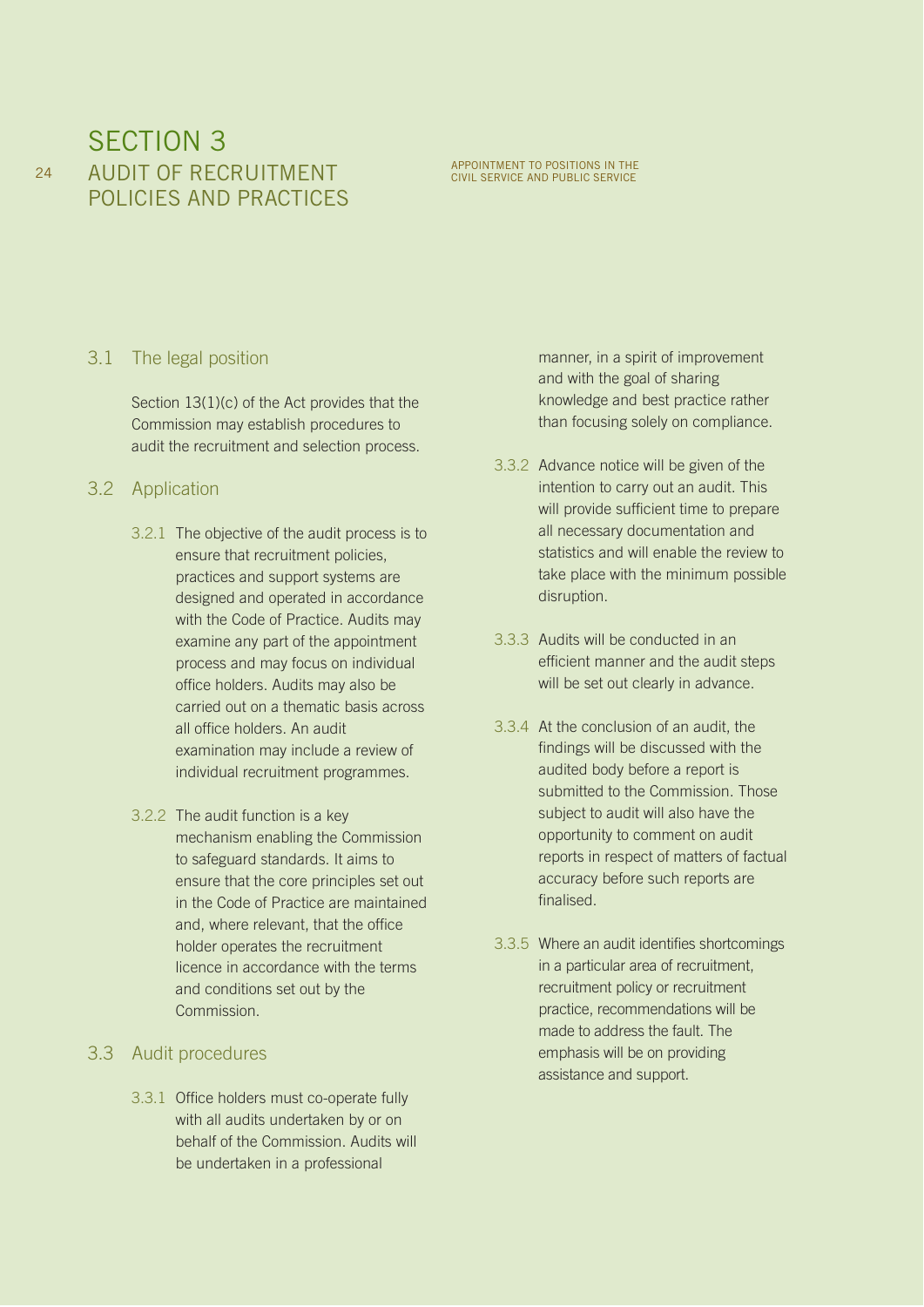- 3.3.6 When conducting audits, the Commission's mandate is to ensure that:
	- Appointment processes are operated in accordance with the Code of Practice
	- There is no scope for patronage
	- Office holders' instructions and guidance, including (in the case of licence holders) guidance on the use of listed recruitment agencies, are consistent with the spirit and letter of the Code of Practice
	- All those with responsibility for organising appointment processes understand the Commission's requirements
	- Those serving on selection boards have either undergone training delivered on a timely basis and appropriate to the specific assessment process deployed or have sufficient interviewing experience at an appropriate level
	- Those administering selection techniques are appropriately qualified individuals who have received proper training
	- Action has been taken to correct any instances uncovered by internal monitoring where the Code of Practice has not been followed, and any new developments in recruitment policy or practice such as new selection procedures are consistent with the Code.

#### 3.4 Publication of reports

3.4.1 The Commission will publish a report of the outcome of each audit on its website: www.cpsa-online.ie The Commission will also publish an account of its audit activity in its annual report.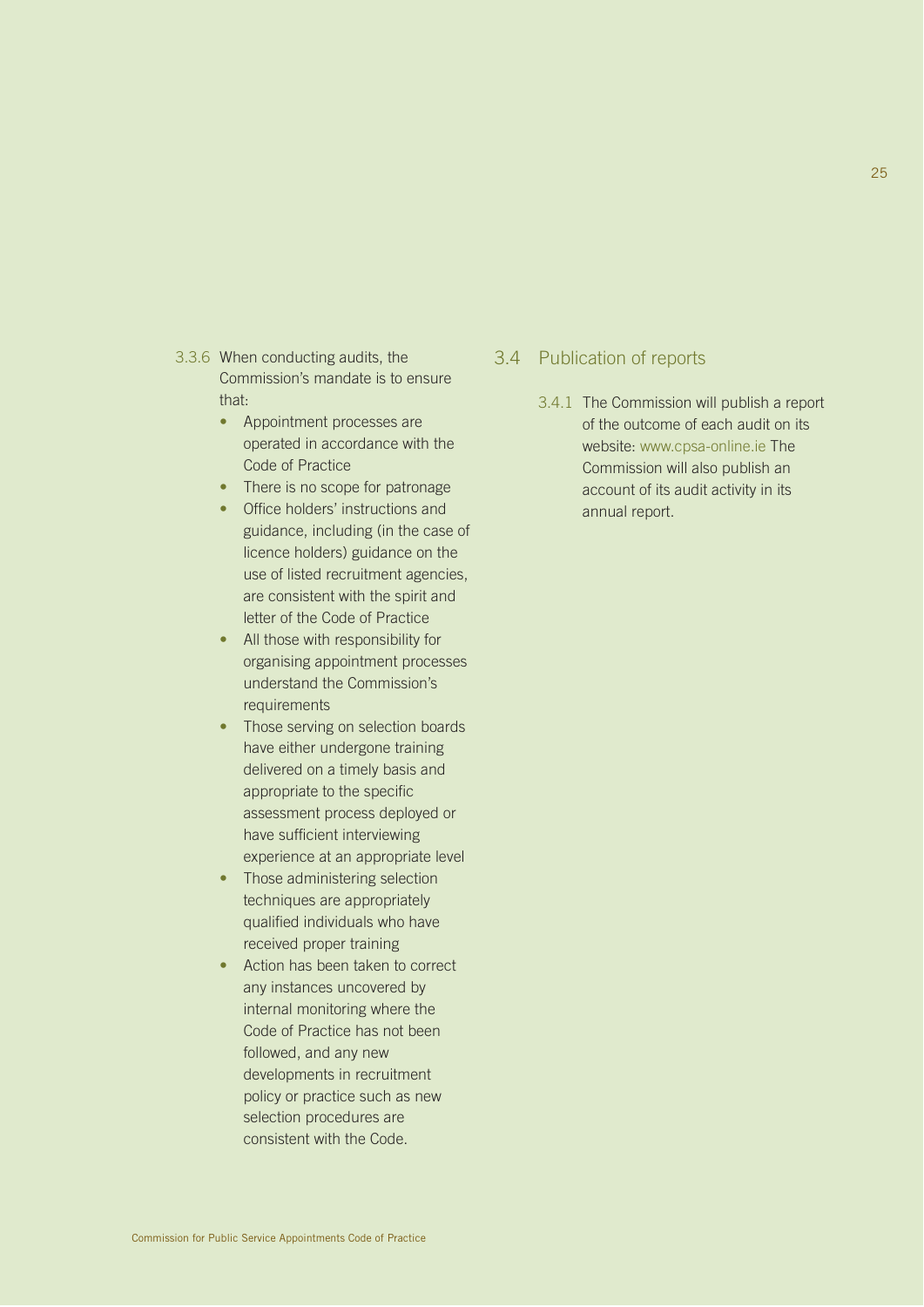RESPONSIBILITY FOR THE APPLICATION OF THE RECRUITMENT PRINCIPLES

#### 4.1 Responsibility for the application of the principles

- 4.1.1 Responsibility and accountability for appointments rest with the office holder. To maintain the probity of the appointment system, an office holder is responsible to the Commission for ensuring full compliance with the terms and conditions of the recruitment licence (where relevant), this Code of Practice and any other guidelines issued by the Commission.
- 4.1.2 Office holders who are granted recruitment licences may delegate all or part of the task of recruitment to the Public Appointments Service. Where such a delegation is made, the Chief Executive of the Public Appointments Service, rather than the office holder concerned, is responsible, to the extent of the delegation, for adherence to the terms and conditions of the recruitment licence, this Code of Practice and any other guidelines issued by the Commission.
- 4.1.3 Licence holders may seek the assistance of listed recruitment agencies (details available from the Commission) in respect of some of the tasks connected with selection under the recruitment licence held. Notwithstanding this, the licence holder has sole responsibility for the final selection of candidates for appointment and for placing candidates on a panel for appointment. Where the assistance of a listed recruitment agency is procured, it will remain the duty of the licence holder to ensure that that agency complies with the terms and

conditions of the recruitment licence, this Code of Practice and any other guidelines issued by the Commission.

APPOINTMENT TO POSITIONS IN THE CIVIL SERVICE AND PUBLIC SERVICE

4.1.4 Where an appointment process is undertaken jointly by two or more organisations, the office holders concerned must agree in advance that one of their number will be responsible and accountable to the Commission for ensuring that the terms and conditions of this Code of Practice and any other guidelines issued by the Commission are fully complied with.

#### 4.2 Accounting for recruitment decisions

Those responsible for recruitment and selection processes need to be able to demonstrate that they have complied with the Commission's recruitment principles. Accordingly:

- All decisions on the approach adopted in any appointment process should be clear and evident
- Appointment processes should be fully documented and effective management systems and arrangements (including document management) should be in place
- Those responsible for recruitment need to monitor and evaluate their processes and take positive initiatives to tackle any matters arising
- Records/papers should be managed in accordance with the terms of the National Archives Act, 1986 (see also section 2.5 of this Code)
- Office holders and ultimately the Commission – need to be satisfied that appointment processes have been properly carried out.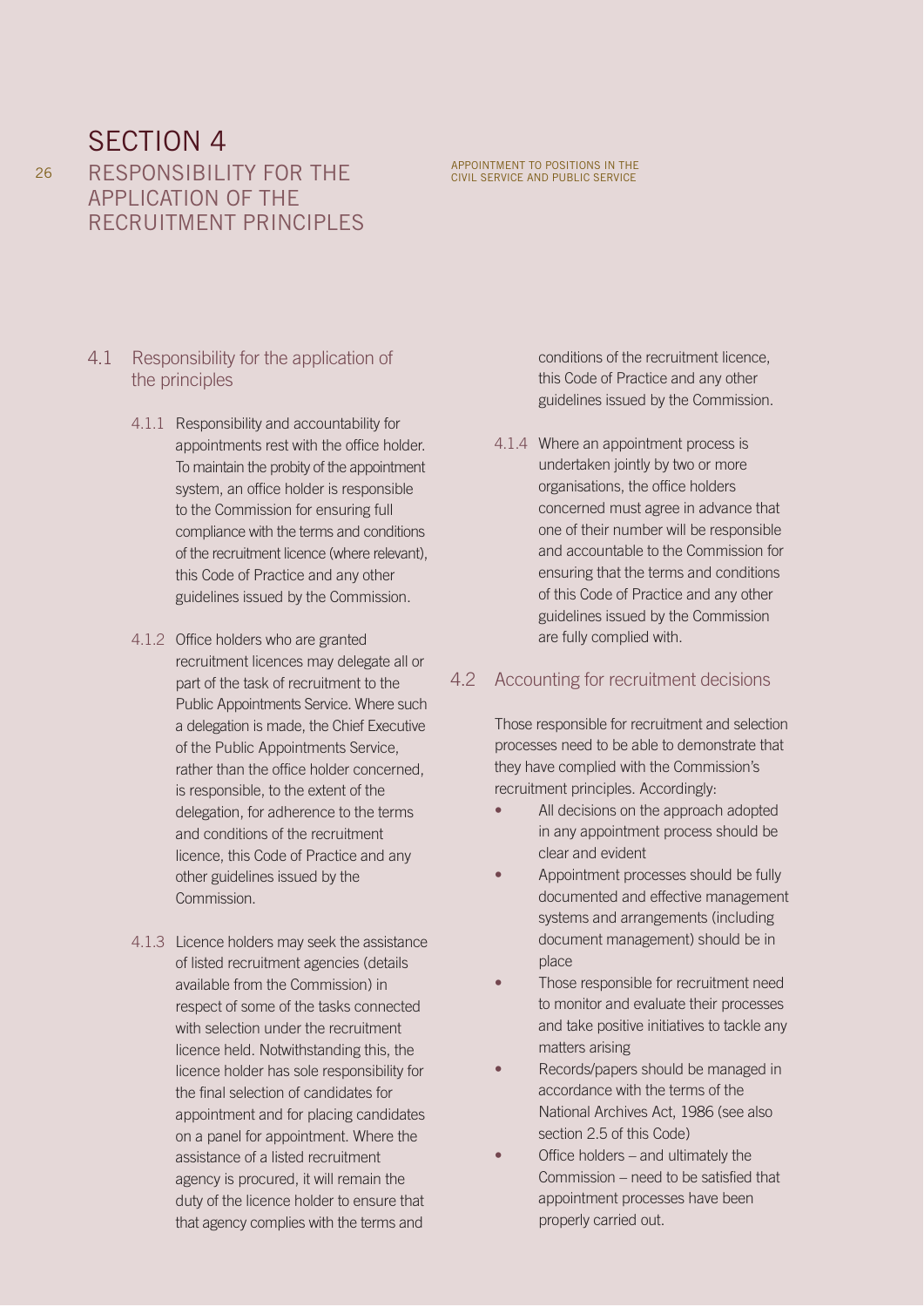## SECTION 5 RESPONSIBILITY OF CANDIDATES APPOINTMENT TO POSITIONS IN THE

#### 5.1 Canvassing

Candidates should note that canvassing will disqualify them and will result in their exclusion from the appointment process.

#### 5.2 Candidates' obligations

Candidates in the recruitment process must not:

- Knowingly or recklessly provide false information
- Canvass any person, with or without inducements
- Interfere with or compromise the process in any way.

A third party must not personate a candidate at any stage of the process.

#### 5.3 Penalties for failure to comply

- 5.3.1 Any person who contravenes the above provisions, or who assists another person in contravening the above provisions, is guilty of an offence. A person who is found guilty of an offence is liable to a fine and/or imprisonment.
- 5.3.2 If a person found guilty of such an offence was or is a candidate in a recruitment process, then:
	- Where he/she has not been appointed to a post, he/she will be disqualified as a candidate
	- Where he/she has been appointed subsequent to the recruitment process in question, he/she shall forfeit that appointment.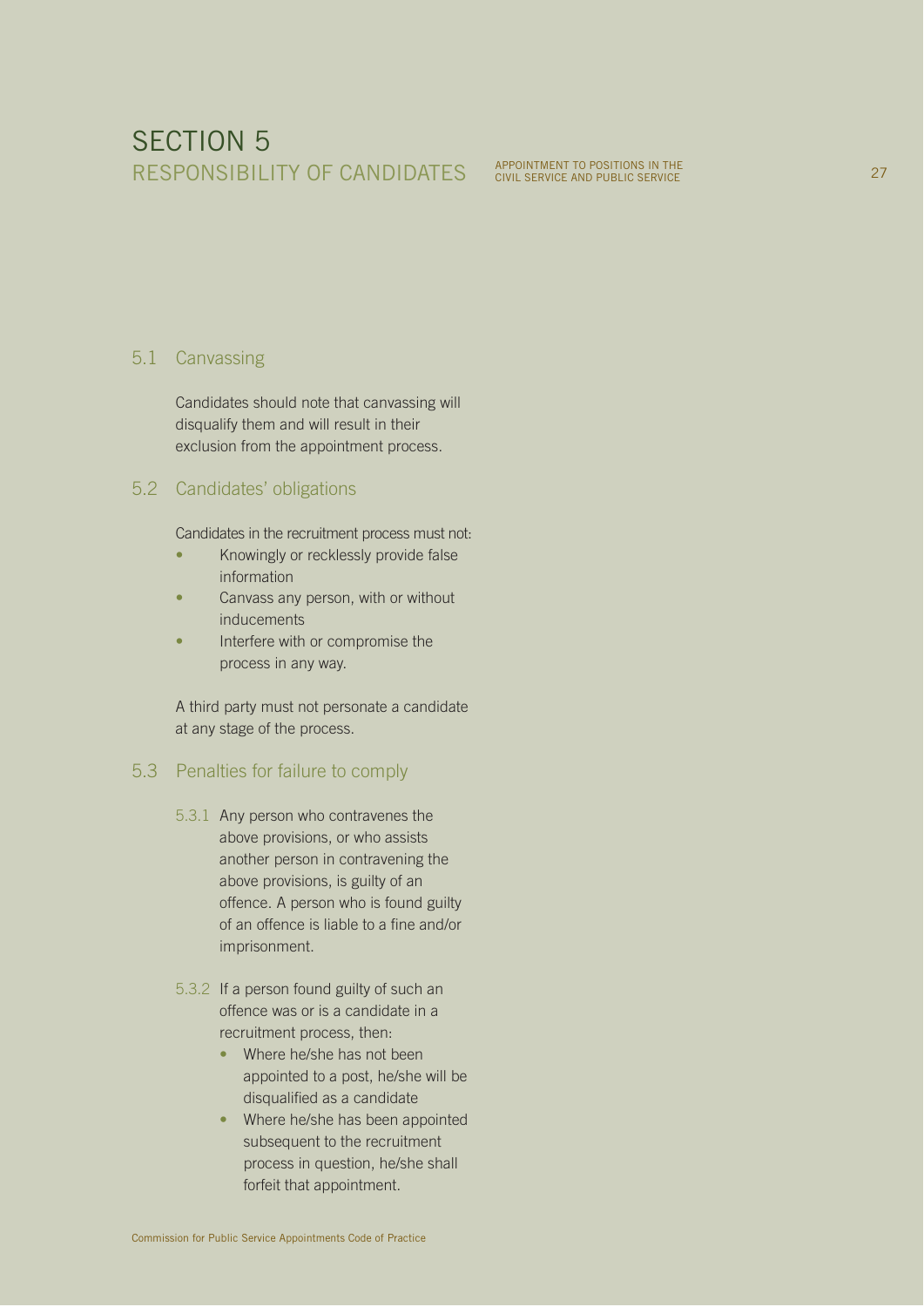## SECTION<sub>6</sub> INTERFERENCE WITH THE RECRUITMENT PROCESS

Where the Commission is of the opinion that there may have been interference or attempted interference with an appointment process, it may investigate the matter or cause it to be investigated by a person authorised on its behalf. Accordingly:

- The office holder has a duty to inform the Commission of any interference or attempted interference with the process
- Where all or part of a recruitment process covered by this Code of Practice has been delegated to the Public Appointments Service, the Chief Executive of the Public Appointments Service has a duty to inform the Commission of any interference or attempted interference with the process
- A listed recruitment agency has a duty to inform the licence holder of any interference or attempted interference with the process
- A person found guilty of an offence is liable to a fine or imprisonment, or both.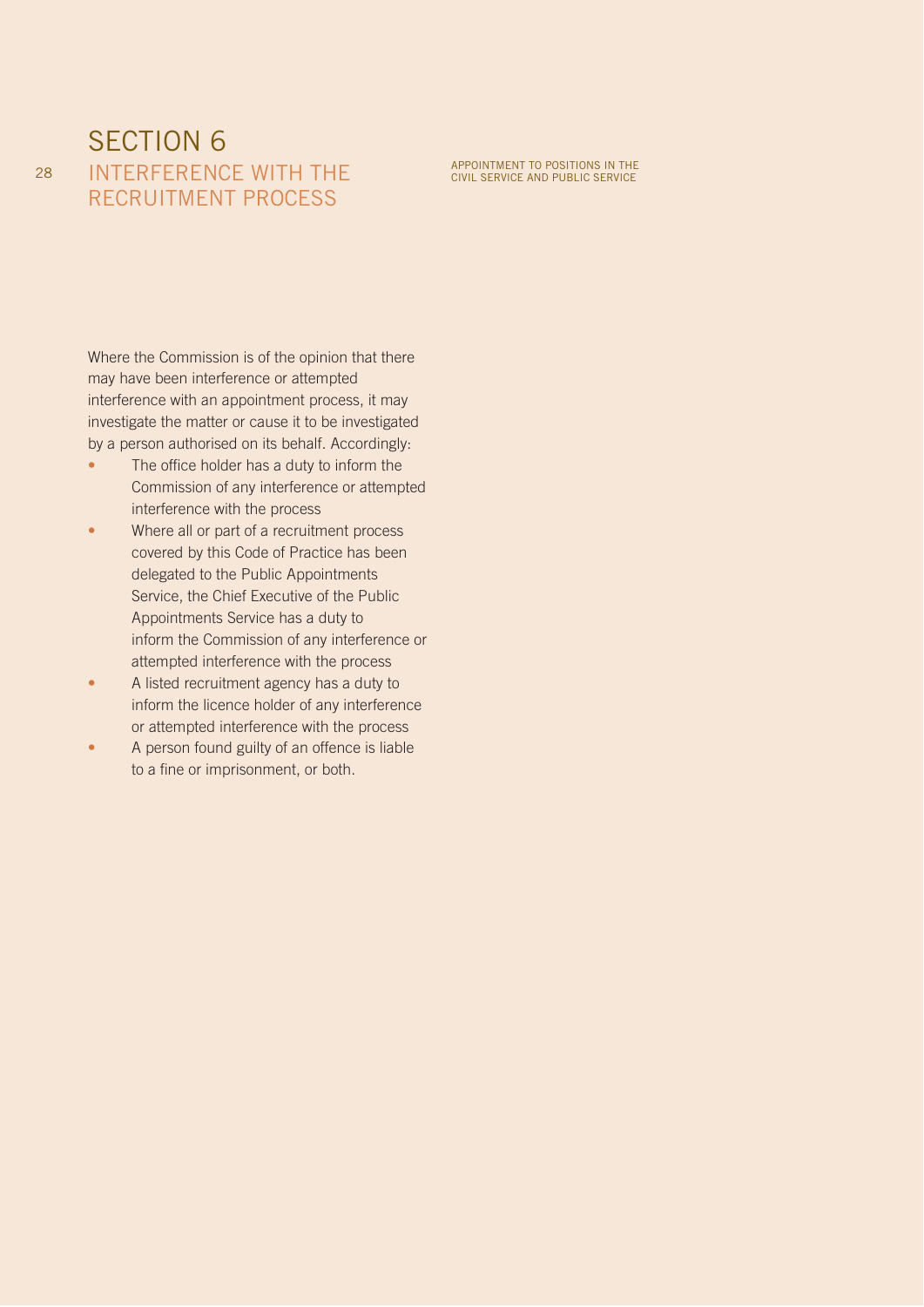## OVERVIEW OF REVIEW / APPEALS PROCEDURES

## APPOINTMENT TO POSITIONS IN THE CIVIL SERVICE AND PUBLIC SERVICE 29

The Commission has a statutory role to establish and set down procedures to address candidates' requests for review and candidates' complaints in relation to an appointment process.

#### There are two distinct procedures and they are mutually exclusive.

Section 7 sets out the precise manner in which a request for a review of a decision relating to an appointment process should be made by a candidate as well as the manner in which the request should be dealt with once made.

> Section 7 review procedures apply in cases where a candidate is unhappy with an action or decision in relation to his/her candidature and wishes to have that decision reviewed, in circumstances where the candidate, while unhappy with the action or decision, does not believe it to have amounted to a breach of the Code of Practice. A section 7 review is carried out by, or on behalf of, the office holder. The Commission has no role in a review process conducted under this section.

Section 8 sets out the precise manner in which an allegation of a breach of this Code of Practice should be made by a candidate, as well as the manner in which the complaint should be dealt with once made.

> Section 8 review procedures apply in cases where a candidate believes that there has been a breach of the Commission's Code of Practice. Allegations of such breaches should be addressed to the office holder in the first

instance. If a candidate is dissatisfied with the outcome of the office holder's review, he/she may then request the Commission to undertake an examination of the alleged breach.

A candidate seeking feedback relating to his/her candidature should obtain this from the office holder in charge of the recruitment process and need not invoke any of the procedures referred to above. It is expected that such feedback will be managed by an office holder as an integral part of the appointment process.

Before submitting a request for review, candidates should determine which procedure is appropriate to their particular circumstances. Office holders are advised to satisfy themselves, as far as is practicable, that the appropriate procedure has been invoked by the complainant when accepting a request for review.

The review procedures allow for matters to be resolved on an informal basis and the Commission recommends that the office holder, subject to the agreement of the candidate, should endeavour where feasible to avail of the informal process before making use of the formal review procedures.

It is important to note that where a selection process is reviewed under section 7, a complainant may not then seek a further review in respect of the same matter under section 8, other than in exceptional circumstances, as may be determined by the Commission in its sole discretion.

Section 7 and 8 review procedures are set out in detail overleaf.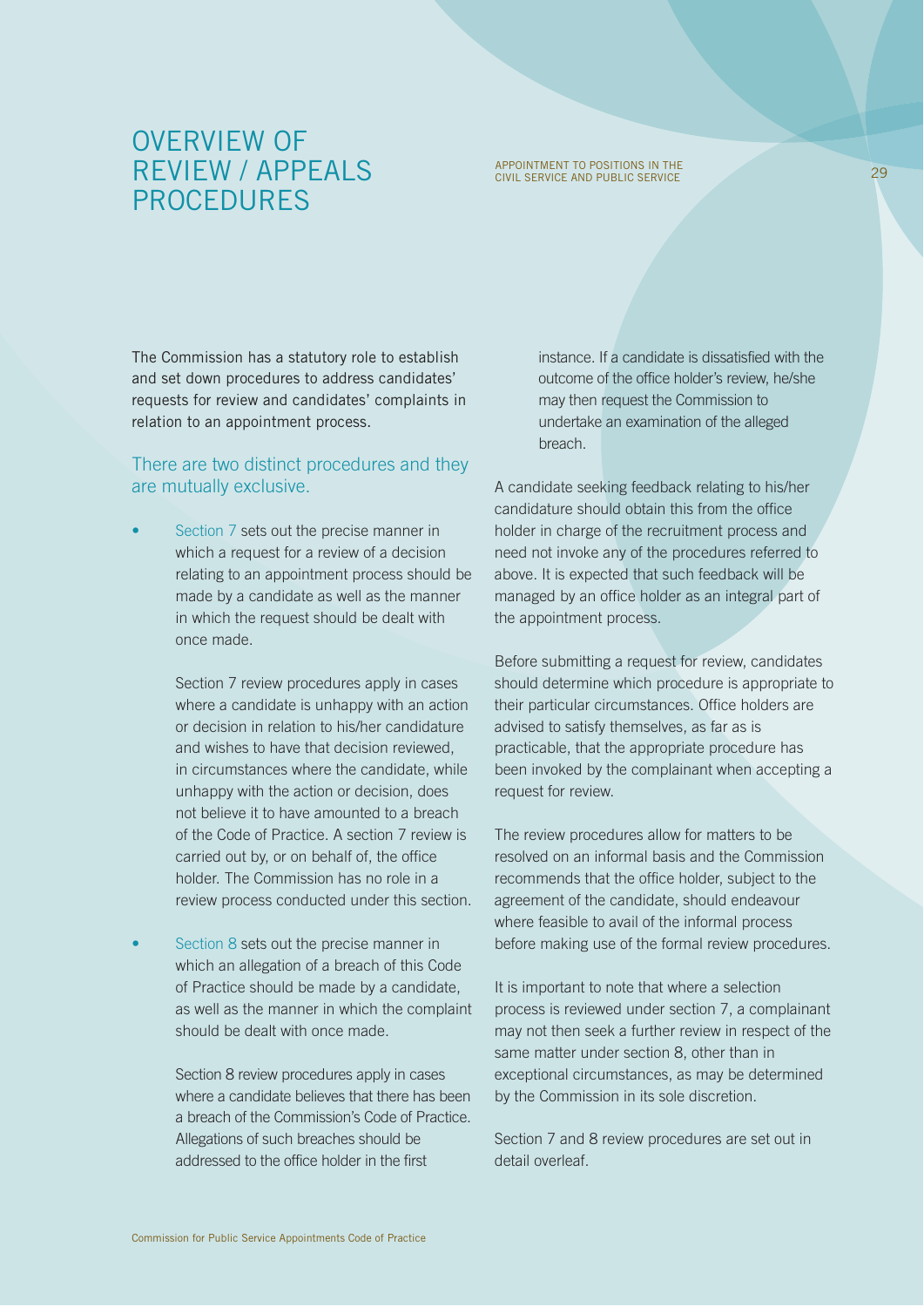REVIEW PROCEDURES WHERE A CANDIDATE SEEKS A REVIEW OF A DECISION TAKEN IN RELATION TO HIS/HER APPLICATION

APPOINTMENT TO POSITIONS IN THE CIVIL SERVICE AND PUBLIC SERVICE

#### General information

- 7.1 The review procedures established and set down in this section (section 7) apply in cases where a candidate wishes to have an action or decision in relation to his/her candidature reviewed. The procedures and standards to be followed by the complainant and the office holder in the handling of requests for review are set out below.
- 7.2 As with the recruitment processes themselves, and within reason, fair procedures should be applied by all bodies dealing with requests for review made under this section.
- 7.3 The Commission has no remit to investigate complaints from candidates which do not amount to a breach of the Code of Practice.
- 7.4 It is essential for office holders to have effective systems in place for handling requests for review. Office holders must keep a full record of all correspondence and any relevant documentation, such as minutes of meetings, records of emails and notes of telephone conversations, in relation to all candidates who present for any form of assessment whether successful or not.
- 7.5 Each office holder should appoint a decision arbitrator (a person at a senior level unconnected with the selection process) who will adjudicate on requests for review in cases where a candidate is not satisfied with the outcome of an initial review. The office holder may appoint a suitably qualified external decision arbitrator if he/she so wishes.

7.6 The review procedure comprises two stages. The first stage involves a review by a person in the recruiting body referred to as the "initial reviewer". Where a candidate remains dissatisfied following this initial review, he/she may seek to have the conduct of the initial review examined by a "decision arbitrator".

> As an alternative to the above, it is open to a candidate to seek to have the matter resolved on an informal basis, as set out below. If a candidate remains dissatisfied following any such discussion it is open to him/her to seek a formal review.

#### Informal process

- 7.7 When a request for a review of a selection decision is received from a candidate, the Commission recommends that every effort should be made by the office holder, subject to the agreement of the candidate, to resolve the matter on an informal basis before making use of the formal review procedures set out below. Should the candidate remain dissatisfied following any such discussion, or not wish to have the matter dealt with informally, then he/she may adopt the formal procedures in accordance with the process set out below.
- 7.8 The informal process may be availed of within 5 working days of notification of the initial decision, and should normally take place between the candidate and the person who communicated the decision (or such other person acting on behalf of the office holder as may be appropriate depending on the circumstances).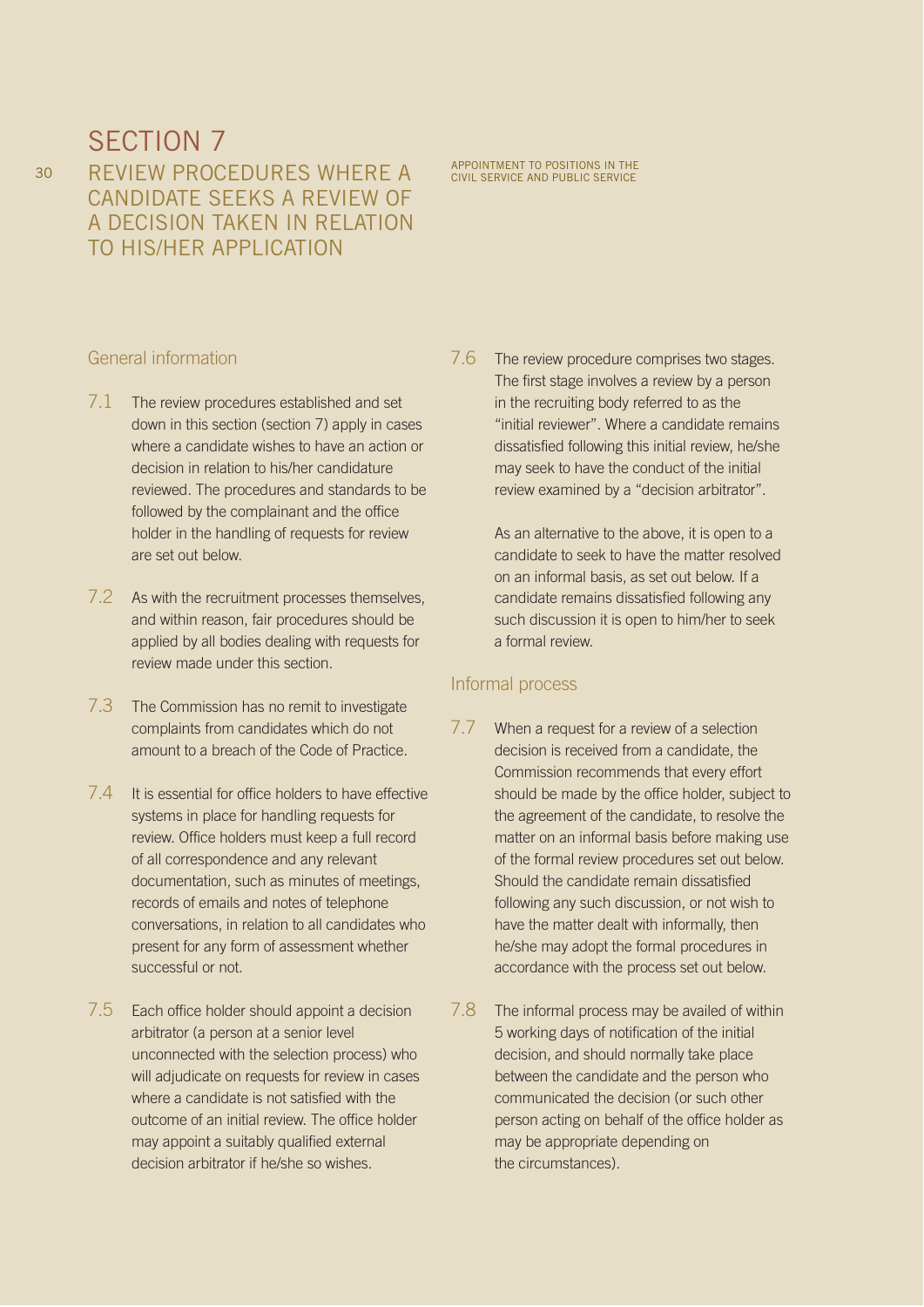- 7.9 Where the decision being conveyed relates to an interim stage of a selection process, the request for informal review must be received within 2 working days of the date of receipt of the decision.
- 7.10 The office holder must carry out the informal review without delay and within a period of time that enables the candidate to avail of the formal review procedures within the specified timelines should he/she so wish.
- 7.11 Where a candidate remains dissatisfied following any such informal discussion, he/she may adopt the formal procedures set out below. If the candidate wishes the matter to be dealt with by way of a formal review, he/she must do so within 2 working days of the notification of the outcome of the informal review.

#### Formal process: Initial review

The procedures and standards to be followed by the complainant and by the office holder in the handling of requests for review are set out below.

- 7.12 The candidate must address his/her concerns in relation to the process in writing to the office holder, setting out those aspects of the action or decision in relation to his/her candidature that he/she wishes to have reviewed.
- 7.13 A request for review must be made within 10 working days of the notification of the initial decision. Where the decision relates to an interim stage of a selection process, the request for review must be received within 4 working days. This is necessary to ensure that delays in the recruitment process are avoided.

7.14 Any extension of these time limits will only be granted in the most exceptional of circumstances and will be at the sole discretion of the office holder.

#### 7.15 The review procedure:

- Upon receipt of the request for review, the office holder should issue an acknowledgement within 3 working days.
- The case should be reviewed by a person other than any individual directly associated with the decision in question.
- The person(s) conducting the initial review (the "initial reviewer(s)") should consider any written submissions made by the candidate, and all other relevant information, including any emails, notes or memoranda held by the office holder in respect of the selection process. Where necessary, the initial reviewer should meet with the personnel of the office holder involved in the selection process and/or the candidate for the purpose of eliciting further information. Subject to any statutory (or other relevant) restrictions on disclosure, the initial reviewer shall provide the candidate with any relevant and material emails, notes or memoranda held by the personnel of the office holder in respect of the selection process, on request.
- The outcome must generally be notified to the candidate within 20 working days of receipt of the complaint or request for review. Where the investigation does not allow a decision within this timeframe, the initial reviewer must keep the candidate informed of the status of the review and the reasons for the delay.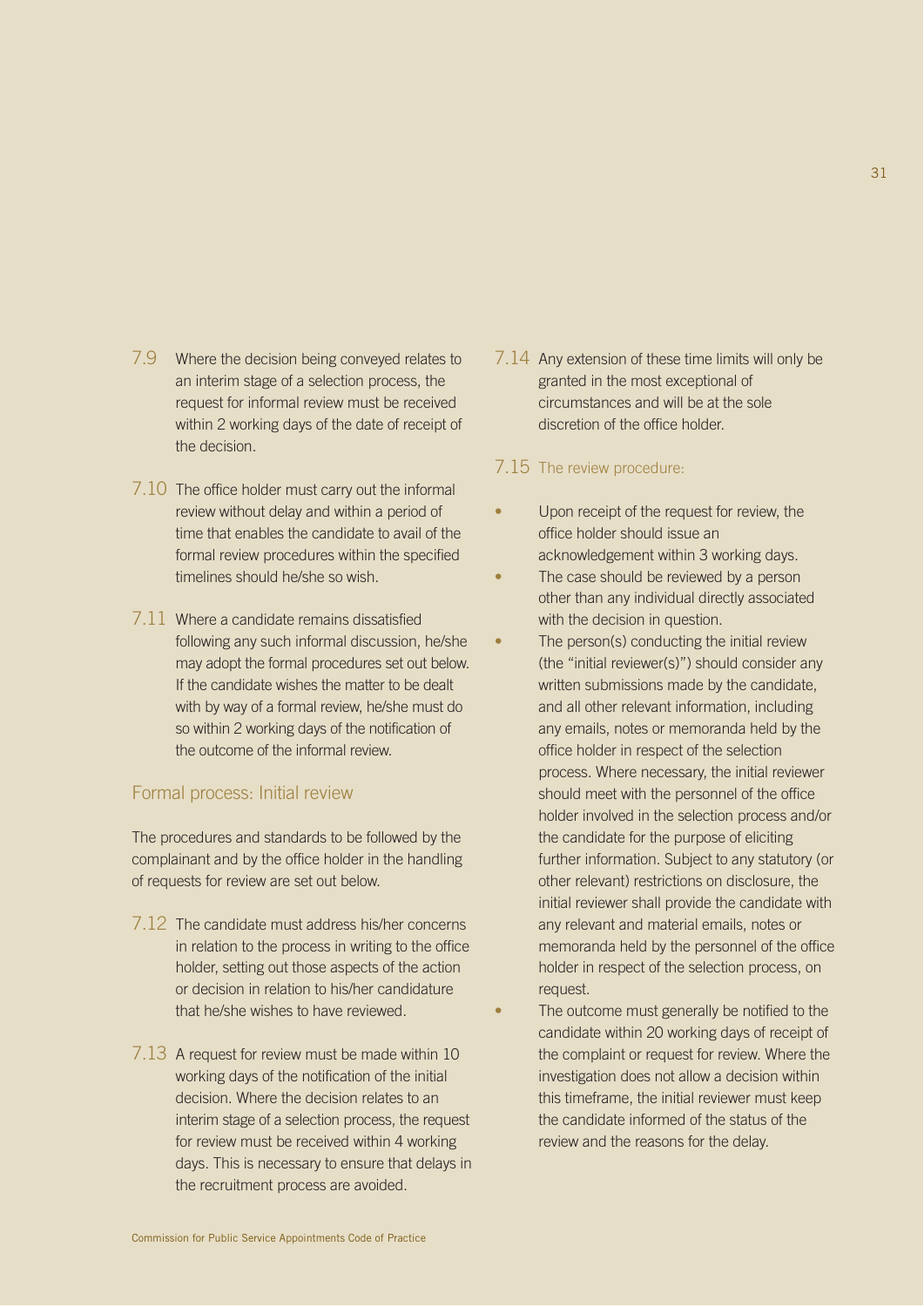REVIEW PROCEDURES WHERE A CANDIDATE SEEKS A REVIEW OF A DECISION TAKEN IN RELATION TO HIS/HER APPLICATION

In communicating the outcome to the candidate, which will be done by means of a written report, the initial reviewer should indicate that the candidate may seek to have the outcome of the initial review reviewed by referring the matter to the decision arbitrator. The initial reviewer must further state that a request to do so must be made in writing within 7 working days of receipt of the outcome of the initial review.

#### Review by the decision arbitrator

- 7.16 Should a candidate be dissatisfied with the outcome of the initial review, he/she may request a review by a decision arbitrator of the conduct of the initial review.
- 7.17 The role of the decision arbitrator is to assess whether the initial review has been carried out in line with proper procedures.
- 7.18 The decision of the decision arbitrator in relation to such matters is final.
- 7.19 A request made to the decision arbitrator must be received within 7 working days of the notification of the outcome of the initial review.

#### 7.20 The review procedure:

- Upon receipt of the request for review, the decision arbitrator should issue an acknowledgement within 3 working days.
- The outcome of the investigation must be notified to the candidate in the form of a written report within 10 working days.
- The decision of the decision arbitrator in relation to such matters is final. The decision arbitrator will make his/her decision on the basis of any written information available in respect of the matter, or written submissions made, and will not generally conduct interviews, although he/she may do so if warranted by the particular circumstances of
- 7.21 Where a review of a recruitment/selection process has taken place under this section 7, a complainant may not seek a further review of the same matter under section 8 other than in the most exceptional circumstances (which will be determined by the Commission in its sole discretion).

APPOINTMENT TO POSITIONS IN THE CIVIL SERVICE AND PUBLIC SERVICE

individual cases.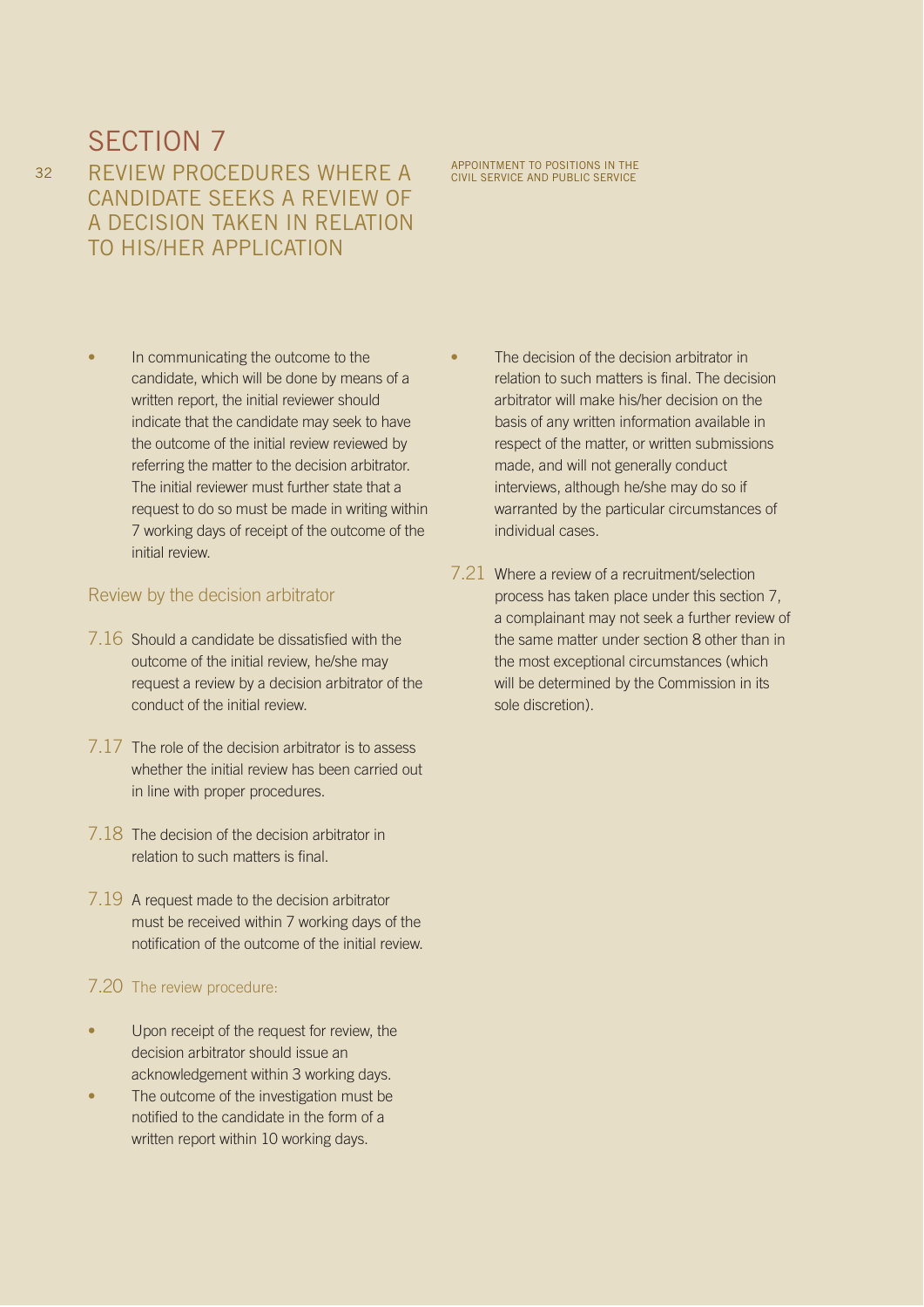REVIEW / APPEALS PROCEDURES IN RELATION TO ALLEGATIONS OF A BREACH OF THE CODE OF PRACTICE

APPOINTMENT TO POSITIONS IN THE CIVIL SERVICE AND PUBLIC SERVICE

#### General information

- 8.1 The review/appeals process enables persons to seek a review by the office holder in the first instance, and by the Commission subsequently on appeal, when they believe that there was a breach of the Code of Practice by an office holder. Allegations of such breaches should be addressed in writing, setting out the basis for the complaint being made, to the office holder in the first instance. The Commission has no remit to investigate complaints relating to non-selection or nonappointment unless it appears reasonable to conclude from the information provided to it that the selection process may have breached the Code of Practice, save where the complaint relates to an alleged failure to conduct a review under section 7 or 8 in accordance with the requirements of section 7 or 8.
- 8.2 As with the recruitment processes themselves, and within reason, fair procedures should be applied by all bodies dealing with complaints and requests for review.
- 8.3 A complaint in relation to an alleged breach of the Code of Practice will be accepted by the Commission only when it has been examined by the office holder in the first instance and the complainant is dissatisfied with the outcome of that examination.

#### Informal process

8.4 When an allegation of a breach of the Code of Practice is received from a complainant, the Commission recommends that every effort

should be made by the office holder, subject to the agreement of the complainant, to resolve the matter on an informal basis before making use of the formal review procedures set out below. Should the complainant remain dissatisfied following any such discussion, or not wish to have the matter dealt with informally, then he/she may adopt the formal procedures in accordance with the process set out below.

- 8.5 The informal process should normally take place between the complainant and the person acting on behalf of the office holder. The office holder must carry out the informal review without delay.
- 8.6 Where a complainant remains dissatisfied following any such informal discussion, he/she may adopt the formal procedures set out below. If the complainant wishes the matter to be dealt with by way of a formal review, he/she must do so within 2 working days of the notification of the outcome of the informal review.

#### Formal review by the office holder

- 8.7 The standards and procedures to be followed by the complainant and the office holder in relation to allegations of breaches of the Code of Practice are set out below.
	- A complaint in relation to a breach of the Code of Practice must be made in writing to the office holder without delay. Details of the allegation should be provided in writing, together with any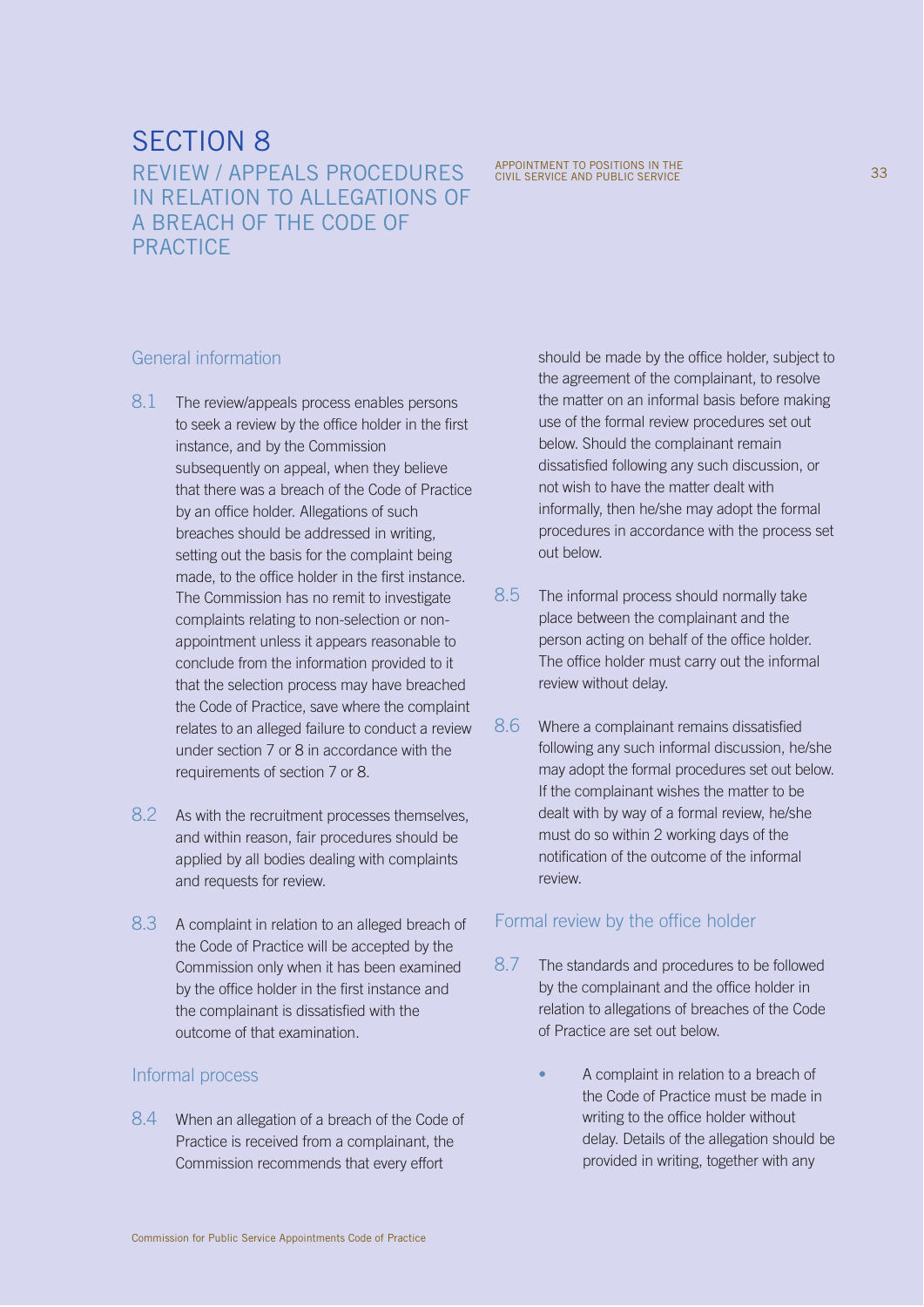REVIEW / APPEALS PROCEDURES IN RELATION TO ALLEGATIONS OF A BREACH OF THE CODE OF **PRACTICE** 

> relevant documentation which the complainant feels might support his/her allegations.

- Upon receipt of the complaint, the office holder should issue an acknowledgement within 3 working days.
- The complaint should be reviewed by a person other than any individual directly associated with the appointment process in question. The person(s) conducting the review (the "reviewer(s)") will have regard to all information which is material to the complaint, including any emails, notes or memoranda prepared by the personnel of the office holder, and including also any relevant documentation provided by the complainant. Where necessary the reviewer will meet with personnel of the office holder relevant to the complaint and/or the complainant for the purpose of eliciting further information. Subject to any statutory (or other) restrictions on disclosure etc. the reviewer shall provide the complainant with any relevant and material emails, notes and memoranda held by the personnel of the office holder in respect of the appointment process in question.
- The outcome must generally be notified to the complainant within 20 working days of receipt of the complaint. Where the investigation does not allow a decision within this timeframe, the complainant must be kept informed of

APPOINTMENT TO POSITIONS IN THE CIVIL SERVICE AND PUBLIC SERVICE

the status of the review and the reasons for the delay.

- In communicating the outcome to the complainant, the office holder should indicate that the complainant may seek a further review by referring the matter to the Commission by way of an appeal of the review of the office holder. The office holder must further state that any such appeal must be made in writing within 10 working days of receipt of the outcome of the office holder's review.
- 8.8 In order to facilitate the Commission in its review of alleged breaches of the Code of Practice, office holders must keep a full record of all correspondence and any relevant documentation, such as minutes of meetings, records of emails and notes of telephone conversations or meetings, as well as all documentation provided by the complainant in respect of the complaint.

#### Formal review by the Commission

8.9 The Commission may take whatever action it considers necessary where it deems there to have been a failure, on the balance of probabilities, to comply with the Code of Practice, in accordance with the provisions of the Public Service Management (Recruitment and Appointments) Act 2004, including the revocation of a recruitment licence, where appropriate.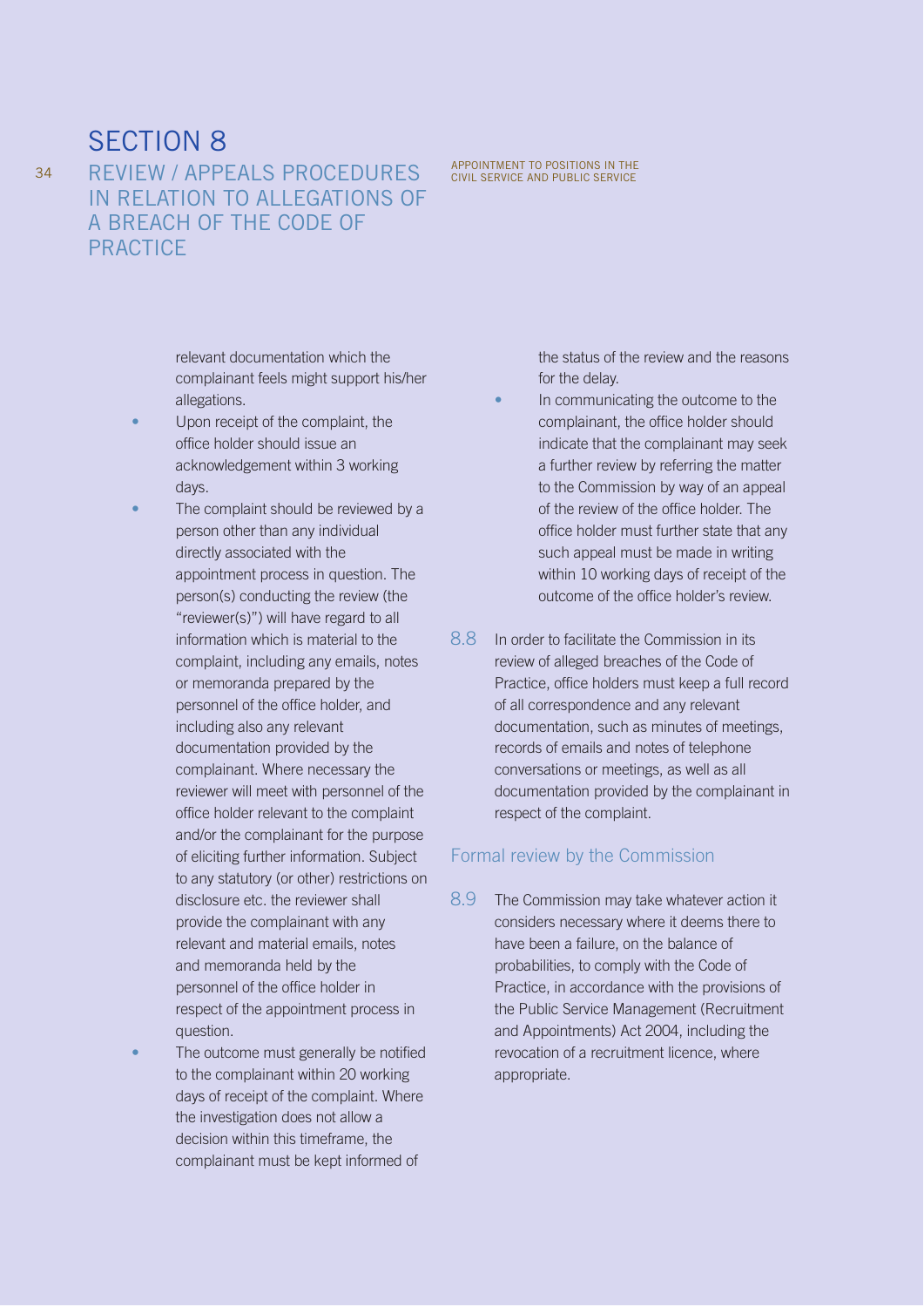- 8.10 The procedures and standards to be followed by the Commission in the handling of complaints of alleged breaches of the Code of Practice are set out below.
	- An appeal to the Commission in relation to an alleged breach of the Code of Practice must be made in writing within 10 working days of receipt of the notification of the decision of the office holder. Details of the grounds of appeal, together with any documentation supporting such grounds, and any documentation provided to the office holder in respect of the original request for review, should be provided in writing to the Commission within this timeframe.
	- Acknowledgement of receipt of the request will be made within 3 working days.
	- The complaint will be examined by the Commission.
	- The outcome will be notified, in the form of a written report, to the party making the complaint and the office holder within 25 working days. Where the investigation does not allow a decision within this timeframe, the Commission will keep both parties informed of the status of the review and the reasons for the delay.
	- The Commission will make its decision on the basis of any written information available in respect of the matter, or on the basis of any written submissions made to it, and will not generally conduct interviews, although it may do

so if warranted by the particular circumstances of individual cases.

The decision of the Commission is final.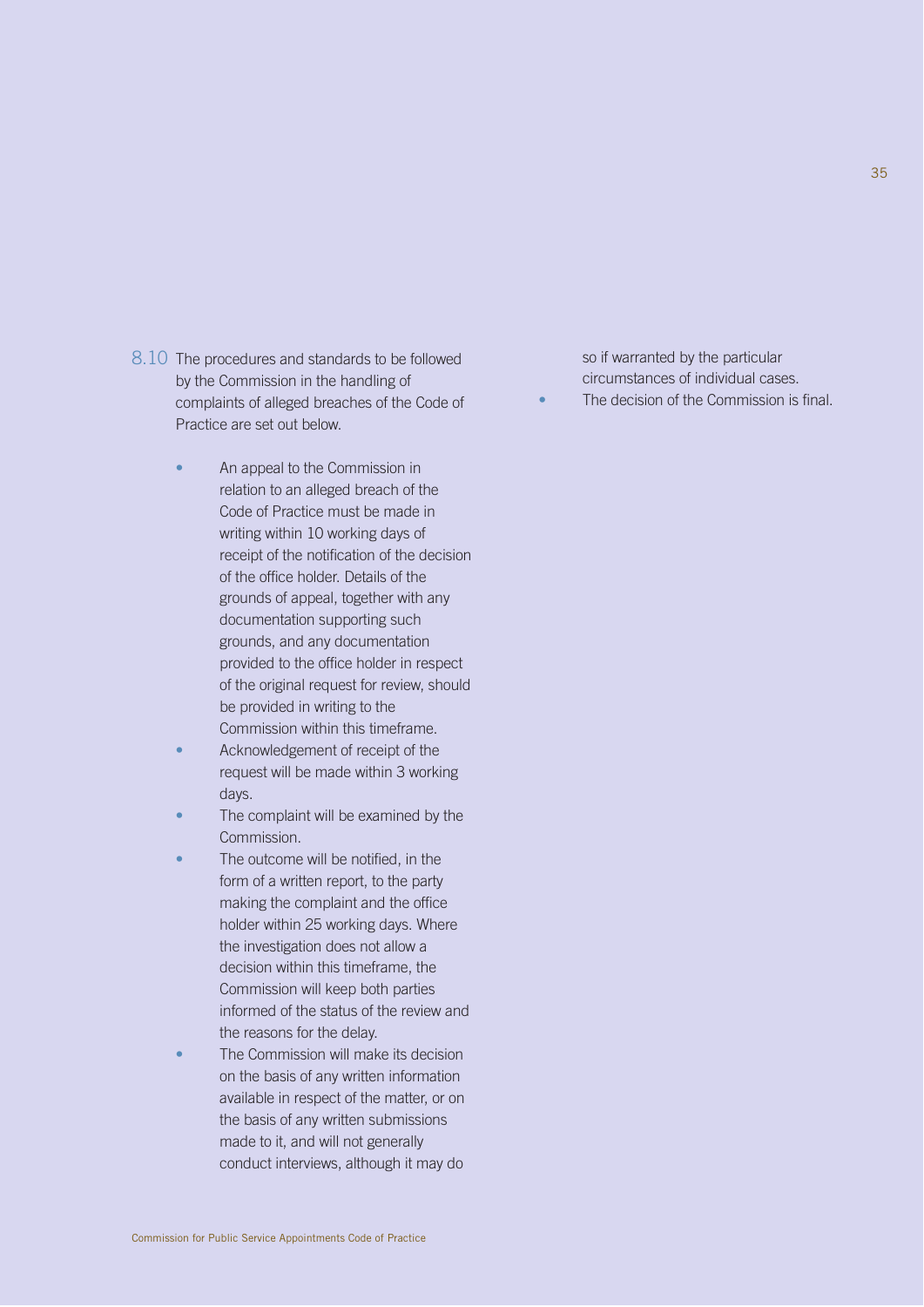## SECTION 9 36 MINISTERIAL RESPONSIBILITY APPOINTMENT TO POSITIONS IN THE

The relevant government minister is responsible for all matters relating to recruitment including eligibility criteria, terms and conditions and use or knowledge of the Irish language.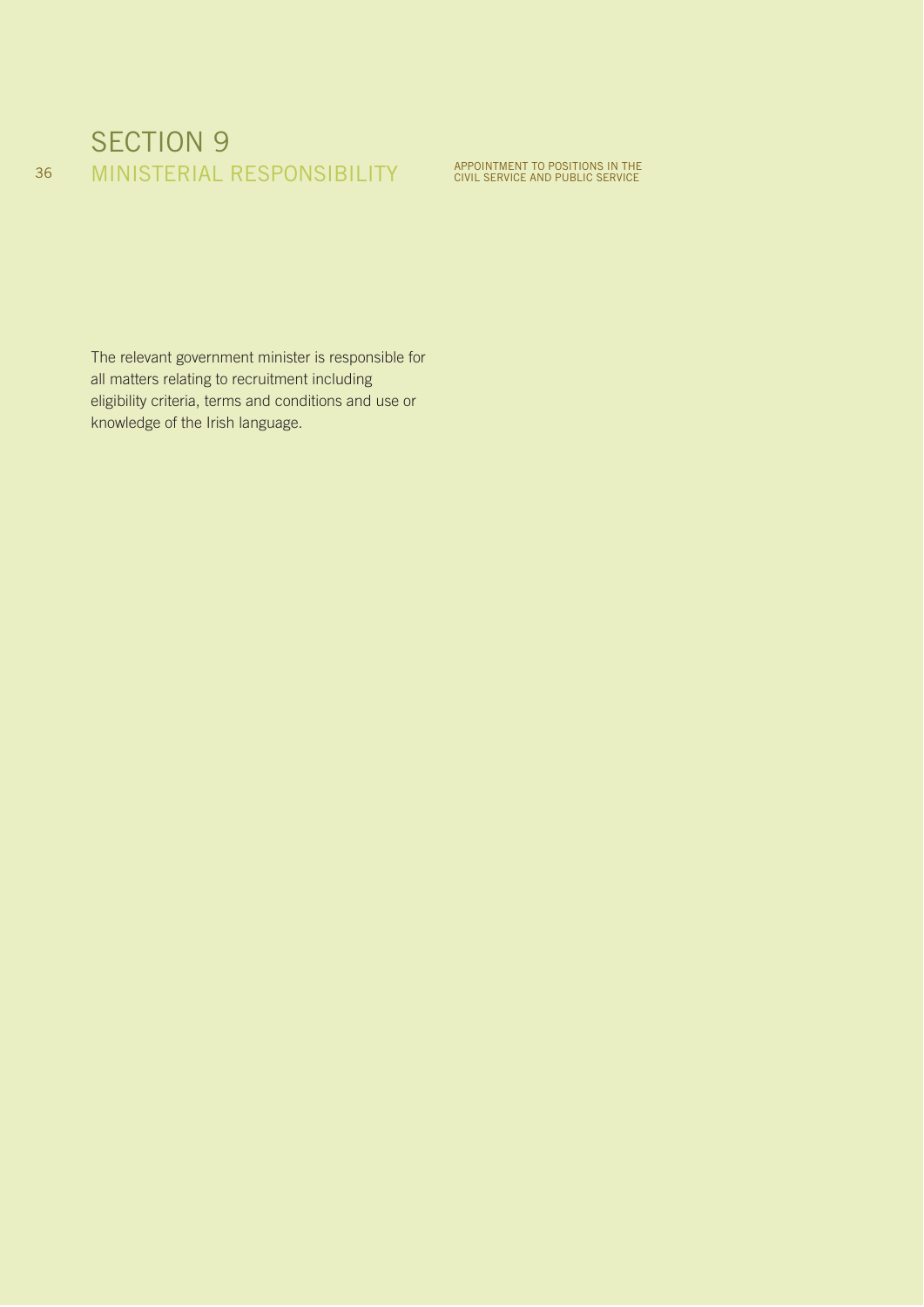## APPENDICES

## A Excluded positions

This Code of Practice is not applicable to a number of positions. These include:

- Appointments to posts established under the **Constitution**
- Appointments to those posts included in the definition of 'office holder' at Section 2 of the Ethics in Public Office Act 1995 (i.e. ministers of government and of state; attorney general; chairpersons or deputy chairpersons of Dáil Éireann and of Seanad Éireann; chairpersons of committees of either House or of joint committees of both Houses of the Oireachtas)
- Presidential appointments
- Governmental appointments
- Appointment as officer of the Houses of the **Oireachtas**
- Appointment as special advisor within the meaning of Section 19 of the Ethics in Public Office Act 1995
- Certain appointments to unestablished positions which are made in the public interest
- Appointments made on the recommendation of the Top Level Appointments Committee (in cases where there is a requirement that all candidates be serving civil servants)
- Appointments to positions designated as scheduled occupations under the Act.

#### B Definition of terms

#### In this Code:

The Act means the Public Service Management (Recruitment and Appointments) Act 2004.

Except where the context otherwise requires:

Appointment means the appointment of a person to a position within the organisations subject to the remit of the Commission.

Commission means the Commission for Public Service Appointments.

Licence holder means a person to whom a recruitment licence has been granted.

Minister means the relevant government minister as set out in Section 58 of the Act.

Office holder means the head of a department/office/body.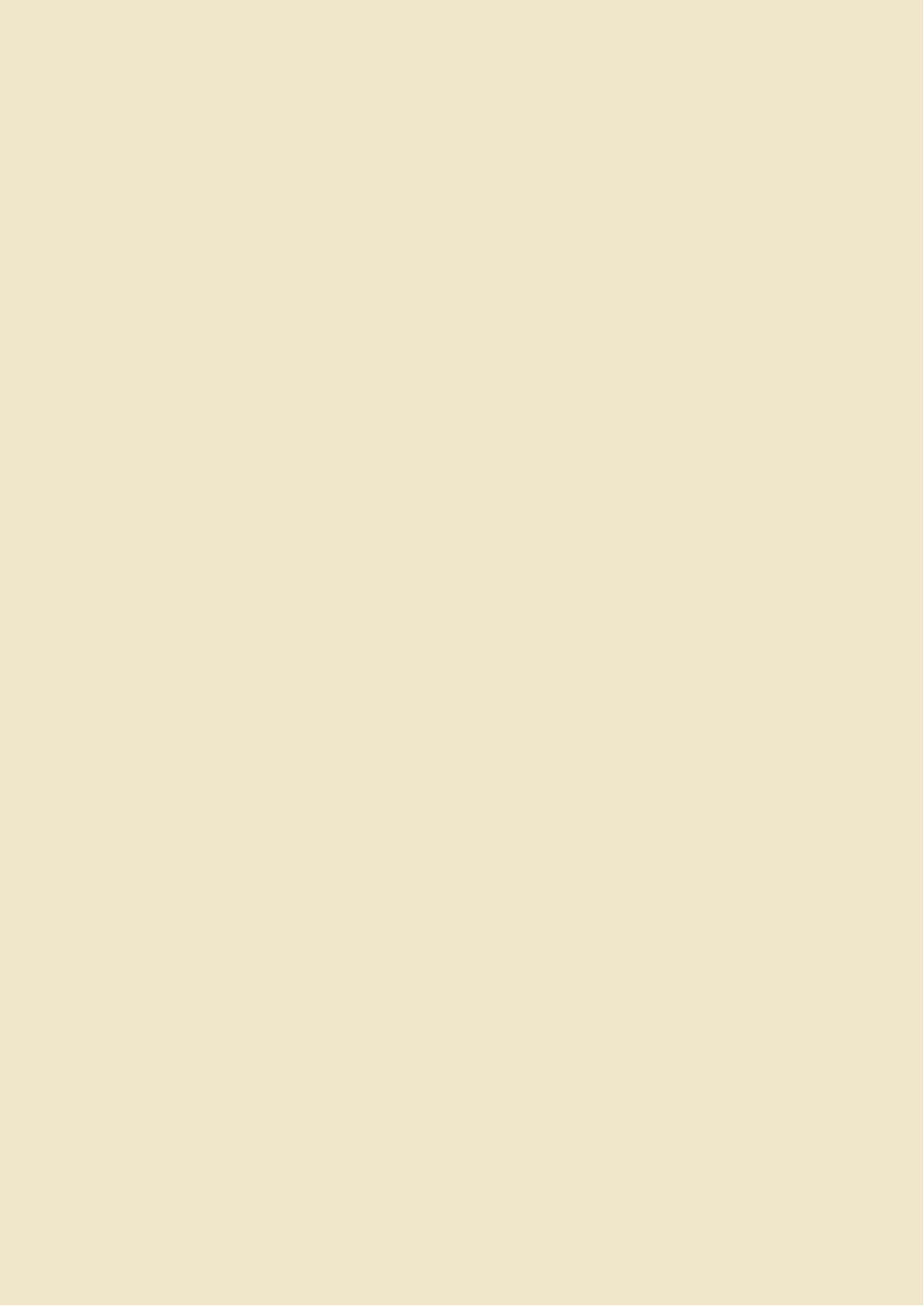This Code of Practice (No. 01/07) was prepared by the Commission for Public Service Appointments in accordance with the provisions of Sections 23 and 24 of the Public Service Management (Recruitment and Appointments) Act 2004.

The Commission may revoke or amend this Code of Practice as it sees fit.

It is open to the Commission to take whatever action it deems necessary where it is of the opinion that there has been failure to comply with the terms of this Code of Practice.